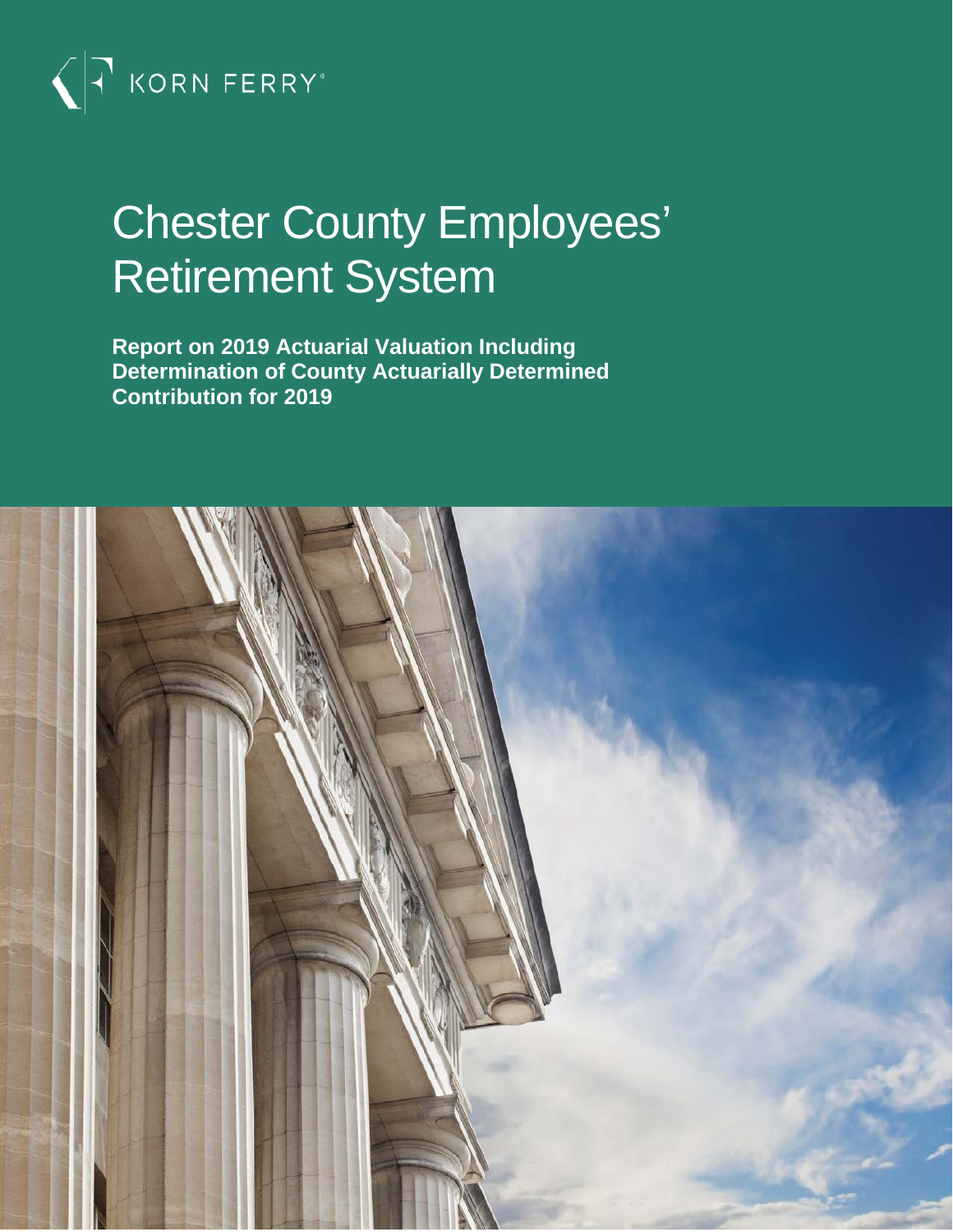### **Prepared by:**

**Henry E. Stiehl Korn Ferry Suite 2300 1650 Arch Street Philadelphia, Pennsylvania 19103-2029**

**for**

### **Chester County Employees' Retirement Board**

| Commissioner         |
|----------------------|
| Commissioner         |
| Commissioner         |
| Controller/Secretary |
| Treasurer            |
|                      |

**May 22, 2019**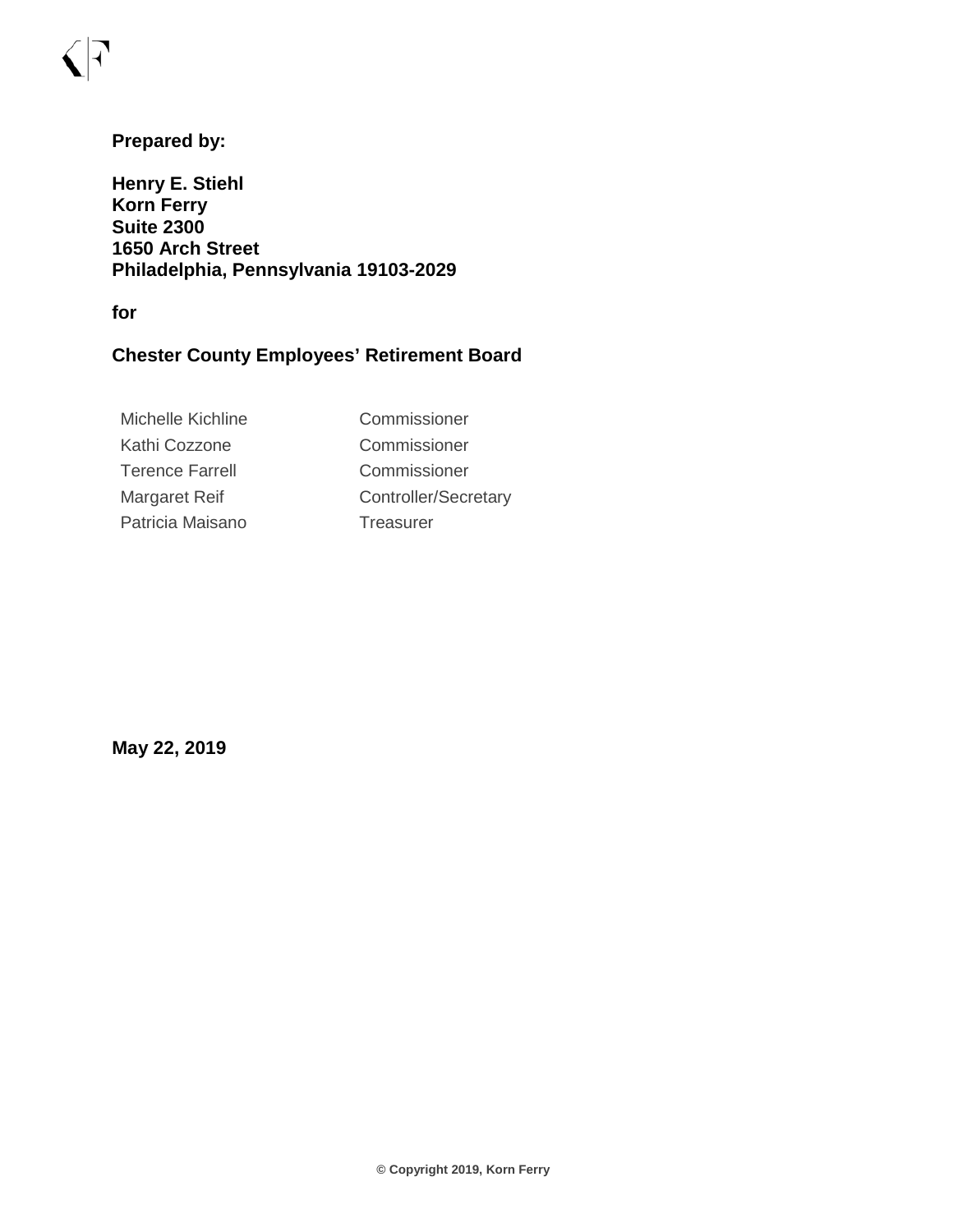#### **Table of Contents**

| I. |                                                                                                                        |
|----|------------------------------------------------------------------------------------------------------------------------|
| Ш. |                                                                                                                        |
|    |                                                                                                                        |
|    | Schedule A - Changes in Plan Net Assets, Plan Assets,<br>Plan Description and Contribution Information, and Historical |
|    | Schedule B - Allocation of Assets and Liabilities -                                                                    |
|    | Schedule C - Unfunded Actuarial Liability and Normal Cost 9                                                            |
|    | Schedule D - Actuarial Gain (Loss) for One Year Period Ending                                                          |
|    |                                                                                                                        |
|    | Schedule F - Determination of Certified Actuarially                                                                    |
|    | Schedule G - Notes for Schedule B and I and the                                                                        |
|    | Schedule H - Approximate Rate of Return for                                                                            |
|    | Schedule I - Determination of Reserve Balances 16                                                                      |
|    |                                                                                                                        |
|    | Schedule K - Changes in Plan Participation from January 1,                                                             |
|    | Schedule L - Age, Service and Average Salary Profile 19                                                                |
|    | Schedule M - Actuarial Assumptions and Actuarial Cost                                                                  |
|    |                                                                                                                        |
|    | Schedule O - Historical Trend Information                                                                              |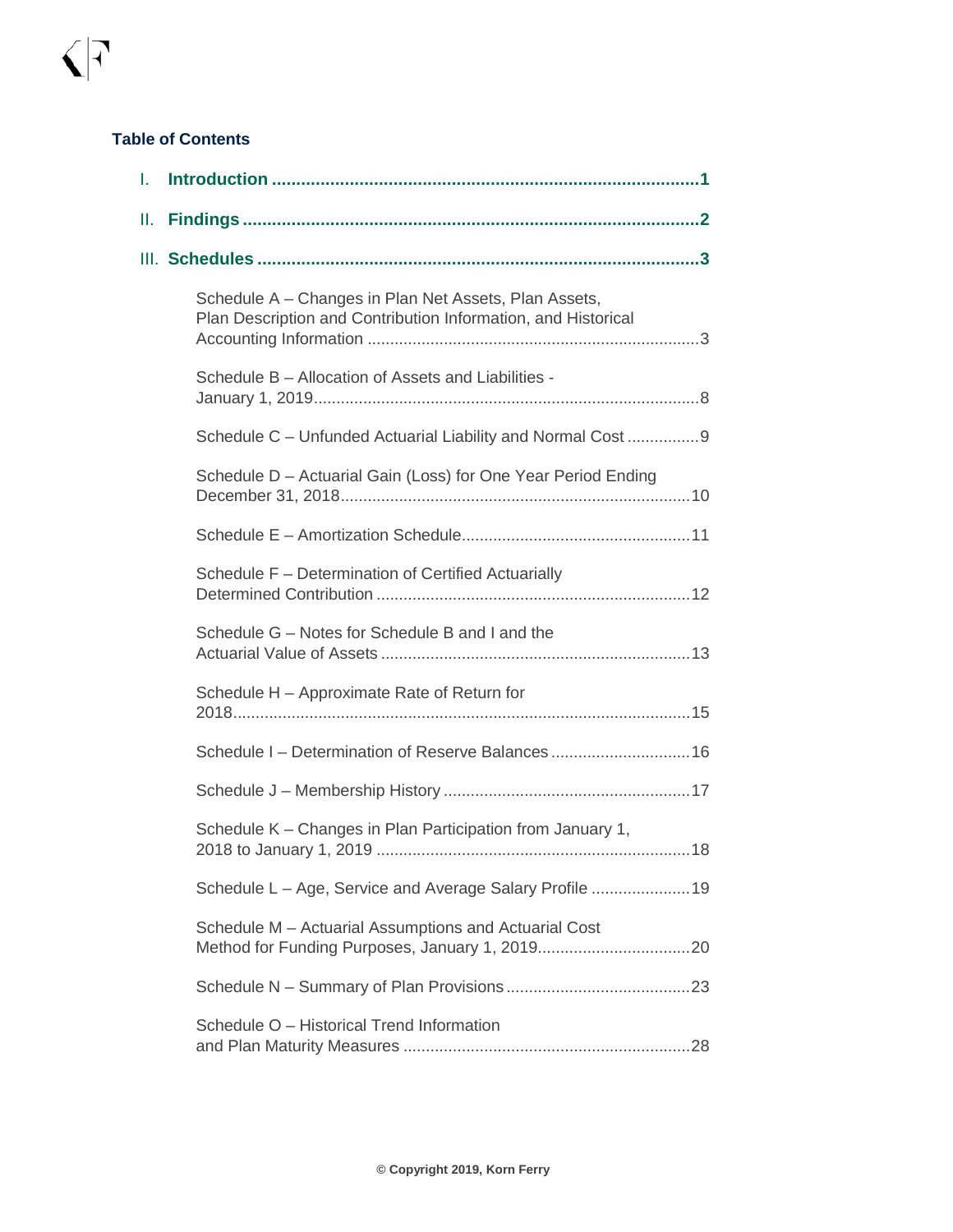# **I. Introduction**

The primary purpose of this report is to investigate and fully and fairly disclose the actuarial position of the Chester County Employees' Retirement System as of January 1, 2019 and to establish the proper appropriation for the 2019 plan year, in accordance with the funding standards of Section 6 of Act 96, 1971 of the Commonwealth of Pennsylvania as amended.

On the basis of the actuarial methods, assumptions and major plan provisions summarized in this report and in reliance on the member data and statement of the Fund's assets furnished by the County, to the best of our knowledge the information in this report is complete and accurate.

To the best of our knowledge, this report is complete and accurate and all costs and liabilities have been determined in conformance with generally accepted actuarial principles and on the basis of actuarial assumptions and methods which are reasonable (taking into account past experience under the plan and reasonable expectations) and which represent our best estimate of anticipated experience under the plan.

The included measurements are based on a single set of assumptions regarding the future experience of the plan's investments and participants. Future measurements and funding needs of the plan could vary significantly based on the actual experience, including differences in investment performance, and any changes in the future expectations. Estimates of the potential impact of changes in the plan's assets and liabilities are included in Schedule O.

Respectfully submitted,

**Korn Ferry (US)**

By:

Henry E. Stick

Henry E. Stiehl Senior Principal

David D. Reichert

David D. Reichert, EA Member, American Academy of Actuaries ERISA Enrolled Actuary No. 17-6461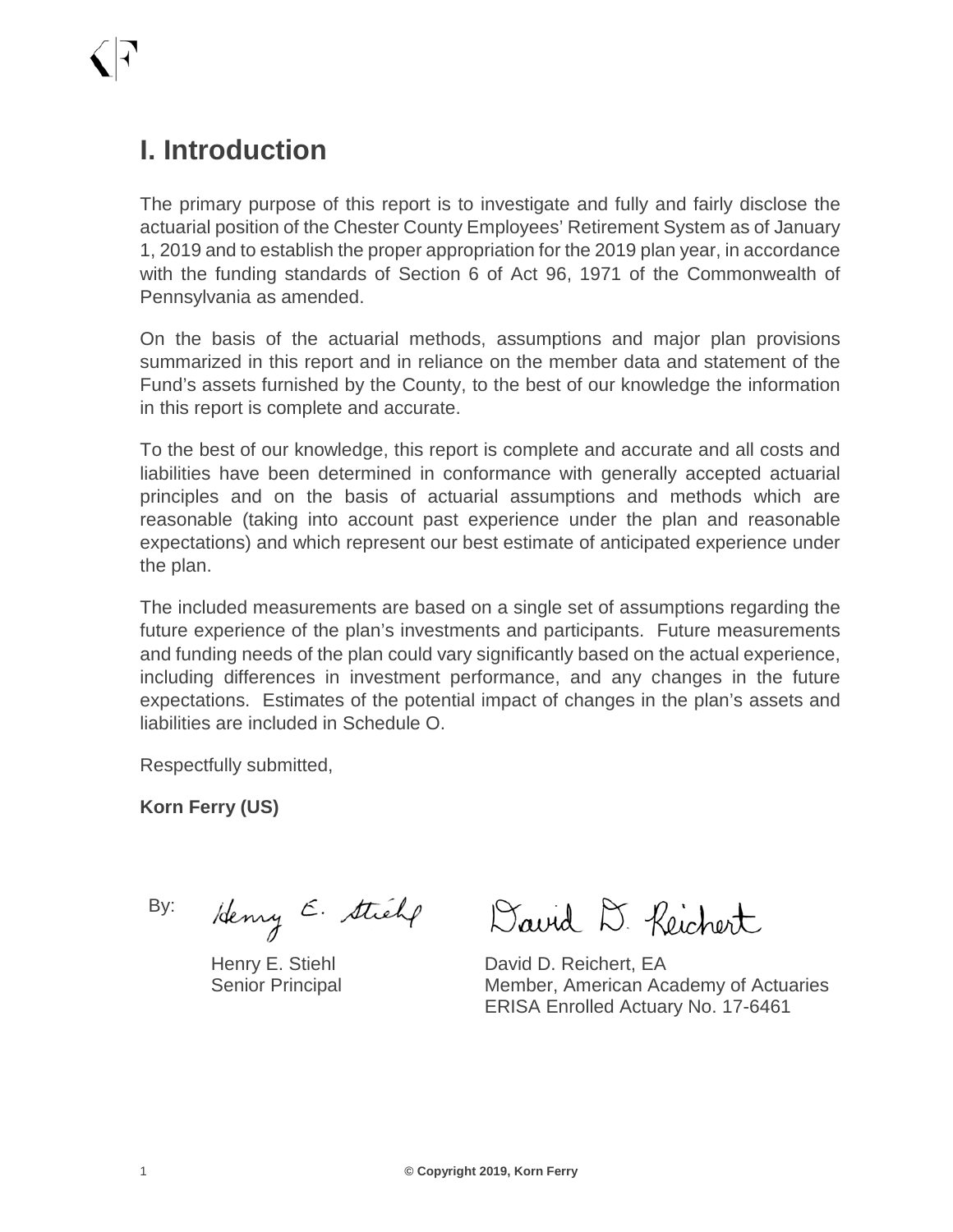# **II. Findings**

### **Certified Actuarially Determined Contribution**

Please note that the certified actuarially determined contribution which is reported on page 12 of this report and which must be funded in 2019 is \$11,183,843. This amount is required to ensure that the fund accumulates sufficient assets to pay future benefits and should be paid by the County from the General Fund.

### **Actuarial Adjustments**

Also note that the balances in the Reserve Accounts on page 8 reflect the following transfers which are necessary to keep the balance in the Retired Member's Reserve Account equal to the liability for the retired lives and to reflect the difference between the amount of interest credited to the respective reserves and the interest rate assumed in the valuation of the liabilities. Please make these transfers in your records:

|                                                             | <b>DEBIT</b> |              | <b>CREDIT</b>      |
|-------------------------------------------------------------|--------------|--------------|--------------------|
| <b>County Annuity</b><br>Reserve Account                    | \$           | 5,468,067.95 |                    |
| <b>Retired Members</b><br>Annuity<br><b>Reserve Account</b> |              |              | \$<br>5,468,067.95 |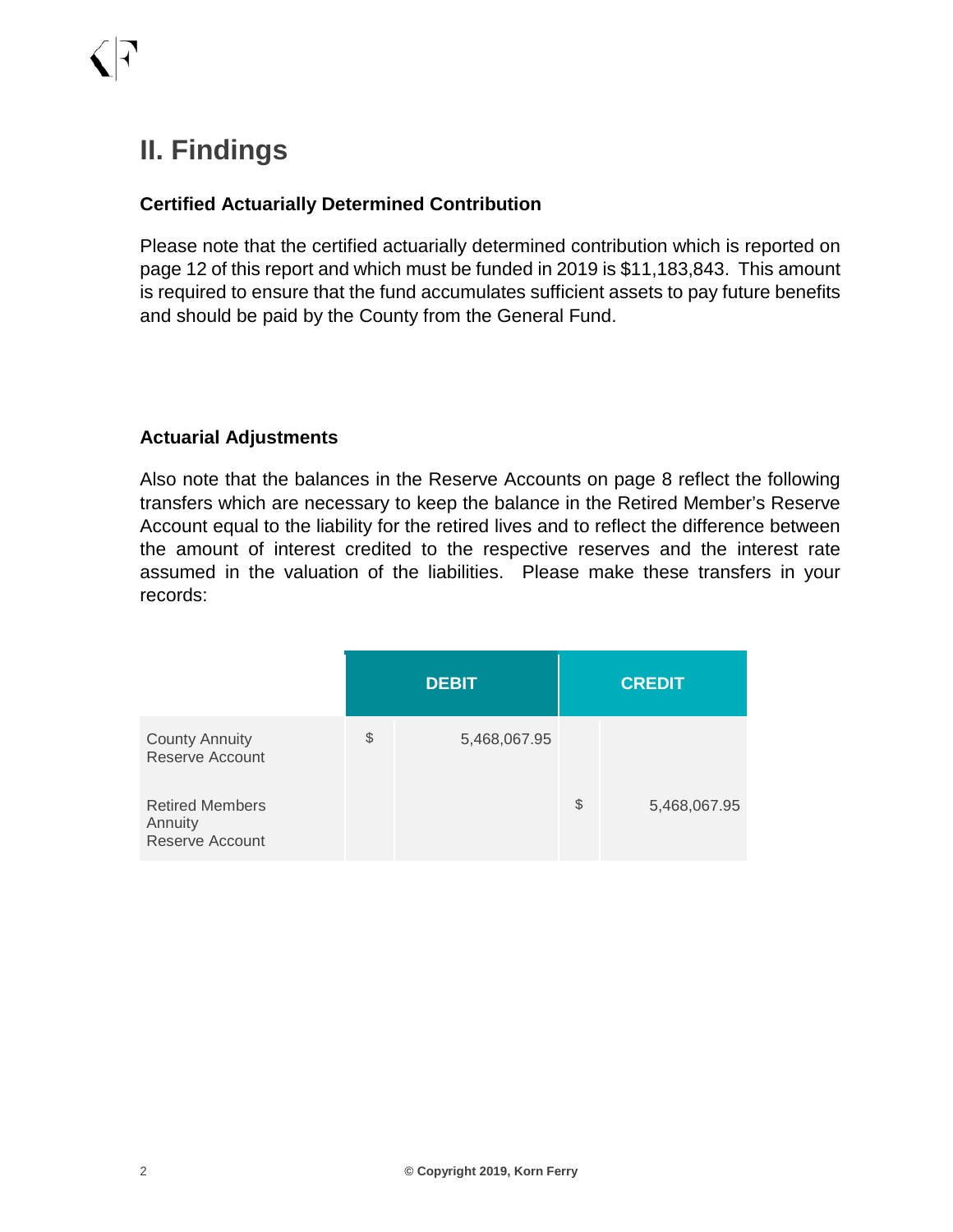# **III. Schedules**

### **Schedule A**

#### **CHESTER COUNTY EMPLOYEES' RETIREMENT SYSTEM**

#### **CHANGES IN PLAN NET ASSETS FOR THE CALENDAR YEAR 2018 AND 2017**

**Additions**

| 2017 Total                      | 2018 Total        |                   |                                                                                                  |
|---------------------------------|-------------------|-------------------|--------------------------------------------------------------------------------------------------|
|                                 |                   |                   | Contributions                                                                                    |
| 9,681,308.00<br>\$              | 9,316,461.00      |                   | County                                                                                           |
| \$<br>7,452,797.66              | 7,678,329.34      |                   | <b>Plan Members</b>                                                                              |
| \$<br>127, 168. 23              | 38,575.35         | \$<br>\$          | Miscellaneous                                                                                    |
| 17,261,273.89<br>\$             | 17,033,365.69     | \$                | <b>Total Contributions</b>                                                                       |
|                                 |                   |                   | Investment Income                                                                                |
|                                 |                   |                   | <b>Realized Gain</b><br>\$<br>9,948,260.85<br>\$.<br><b>Unrealized Loss</b><br>(42, 014, 571.44) |
| \$<br>51,930,658.25             | (32,066,310.59)   | \$                | Net Loss in Fair Value                                                                           |
| \$<br>2,118,798.27              | 2,036,680.63      |                   | Interest                                                                                         |
| \$<br>4,792,974.07              | 4,879,419.54      | \$\$              | <b>Dividends</b>                                                                                 |
| \$<br>827,363.21                | 996,508.21        |                   | Net Accrued Interest/Other                                                                       |
| \$<br>59,669,793.80             | (24, 153, 702.21) | \$                | Investment Income (Loss)                                                                         |
|                                 |                   |                   |                                                                                                  |
| \$<br>1,215,062.77              | 761,587.26        | \$                | Less Investment Expense                                                                          |
| \$<br>58,454,731.03             | (24, 915, 289.47) | \$                | Net Investment Income (Loss)                                                                     |
| \$<br>75,716,004.92             | (7,881,923.78)    | \$                | <b>Total Additions (Subtractions)</b>                                                            |
|                                 |                   | <b>Deductions</b> |                                                                                                  |
| \$<br>21,945,700.24             | 24,114,013.44     |                   | <b>Benefits</b>                                                                                  |
| \$<br>1,266,416.15              | 1,483,225.35      | \$<br>\$          | <b>Refunds of Member Contributions</b>                                                           |
| \$<br>139,070.05                | 125,760.75        |                   | <b>Administrative Expense</b>                                                                    |
|                                 |                   |                   |                                                                                                  |
| \$<br>23,351,186.44             | 25,722,999.54     | \$                | <b>Total Deductions</b>                                                                          |
| 52,364,818.48<br>$\mathfrak{S}$ | (33,604,923.32)   | \$                | Net Increase/(Decrease)                                                                          |
|                                 |                   |                   |                                                                                                  |

#### **Net Assets Held In Trust For Pension Benefits**

| Beginning of Year | 438.245.200.13 | 385,880,381.65 |
|-------------------|----------------|----------------|
| End of Year       | 404,640,276.81 | 438,245,200.13 |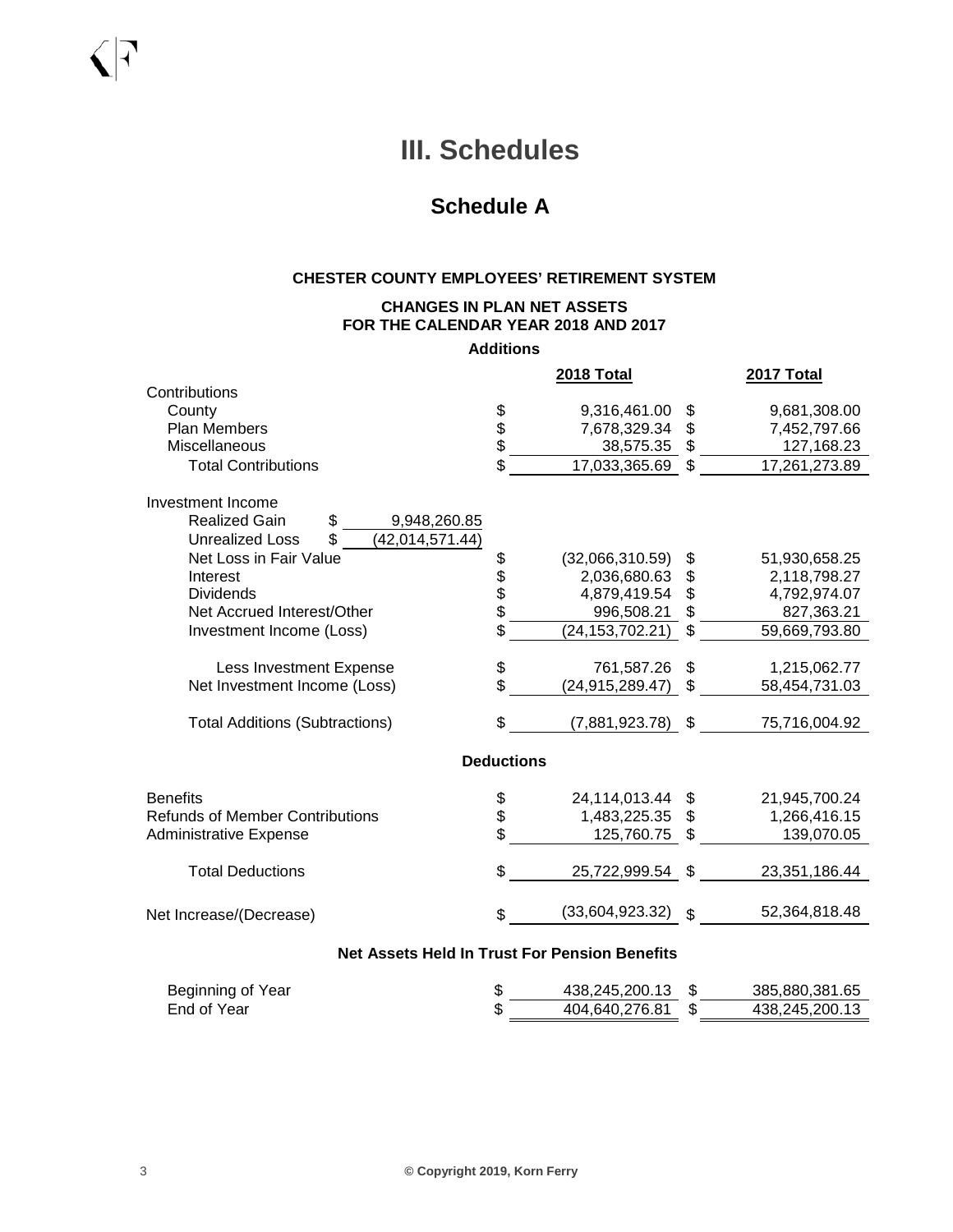#### **CHESTER COUNTY EMPLOYEES' RETIREMENT SYSTEM**

#### **PLAN ASSETS AS OF DECEMBER 31, 2018 AND 2017**

| <b>Assets</b>                     |    |                |    |                |  |  |
|-----------------------------------|----|----------------|----|----------------|--|--|
|                                   |    | 2018 Total     |    | 2017 Total     |  |  |
| Cash and Short-Term Investments   | \$ | 13,077,518.53  | \$ | 13,911,910.76  |  |  |
| Receivables                       | \$ | 996,508.21     | \$ | 827,363.21     |  |  |
| Investments, at fair market value |    |                |    |                |  |  |
| Government Obligations            | \$ | 49,356,581.39  | \$ | 35,245,783.79  |  |  |
| Corporate Bonds                   | \$ | 32,201,160.89  | \$ | 29,719,155.23  |  |  |
| <b>Common Stocks</b>              | \$ | 147,077,528.47 | \$ | 168,817,456.05 |  |  |
| <b>Fixed Income</b>               | \$ | 2,069,299.94   | \$ | 3,429,196.50   |  |  |
| <b>Mutual Funds</b>               | \$ | 156,301,946.73 | \$ | 168,205,746.48 |  |  |
| Mortgage Obligations              | \$ | 3,483,767.52   | \$ | 18,121,923.78  |  |  |
| <b>Private Debt Obligations</b>   | \$ | 100,000.00     | \$ | 0.00           |  |  |
| <b>Total Investments</b>          | \$ | 390,590,284.94 | \$ | 423,539,261.83 |  |  |
| <b>Total Assets</b>               | \$ | 404,664,311.68 | \$ | 438,278,535.80 |  |  |
| Liabilities                       |    |                |    |                |  |  |
| Refunds Payable and Other         | \$ | 24,034.87      | \$ | 33,335.67      |  |  |

#### **Net Assets Held In Trust For Pension Benefits**

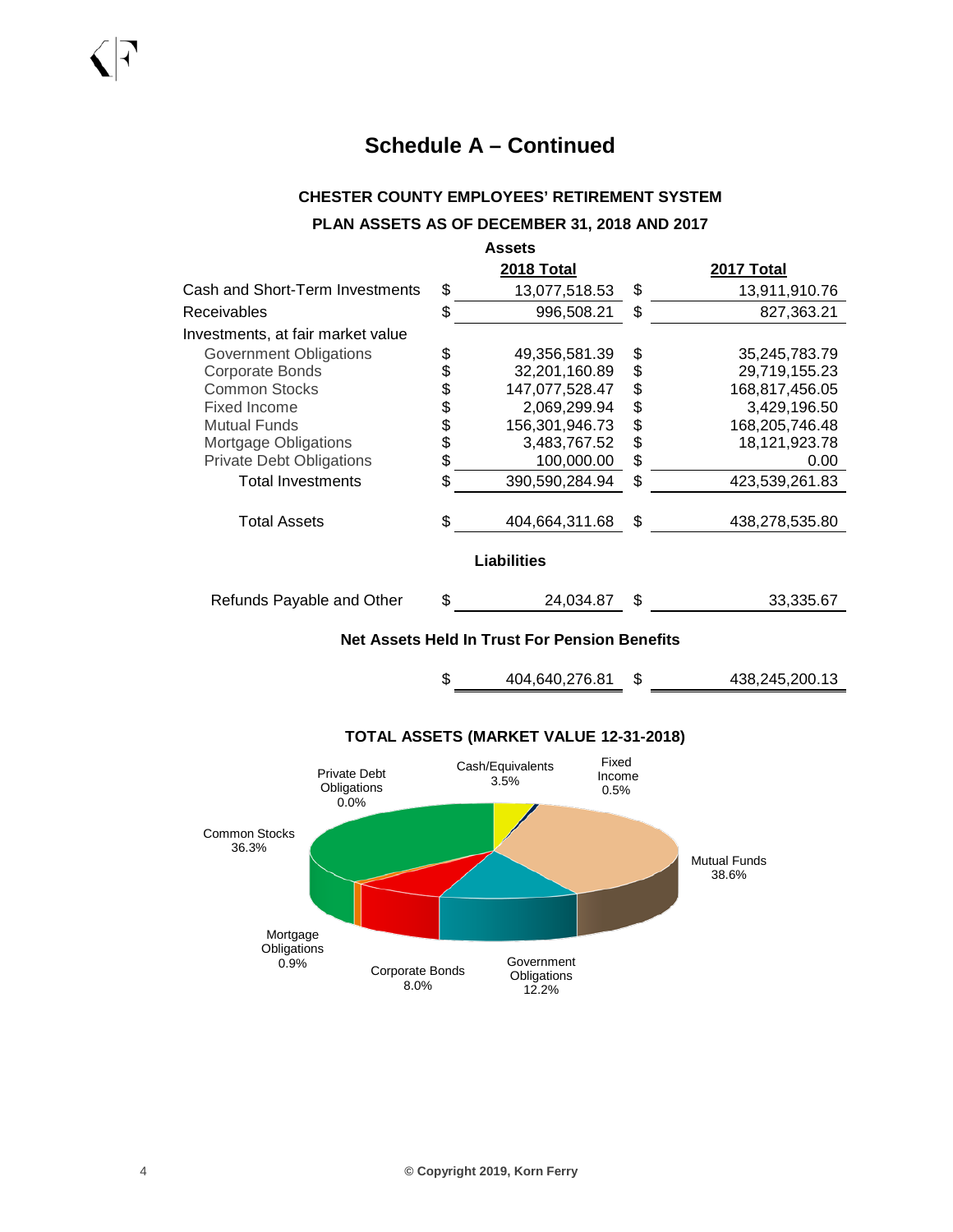### *Chester County Employees' Retirement System*

#### **Plan Description and Contribution Information**

*Basis of Accounting:* The Chester County Employees' Retirement System financial statements are prepared using the accrual basis of accounting. Plan member contributions are recognized in the period in which the contributions are due. Employer contributions to each plan are recognized when due and the employer has made a formal commitment to provide the contributions. Benefits and refunds are recognized when due and payable in accordance with the terms of each plan.

*Method Used to Value Investments:* Investments are reported at fair value. Short-term investments are reported at cost, which approximates fair value. Securities traded on a national or international exchange are valued at the last reported sales price at current exchange rates. Investments that do not have an established market are reported at estimated fair value.

Membership of the plan consisted of the following as of January 1, 2019:

| Retirees and Beneficiaries Receiving Benefits                         | 1,363 |
|-----------------------------------------------------------------------|-------|
| Terminated Plan Members Entitled to but not<br>yet Receiving Benefits | 323   |
| Active Plan Members                                                   | 2,210 |
| Total                                                                 | 3,896 |
| Number of Participating Employers                                     |       |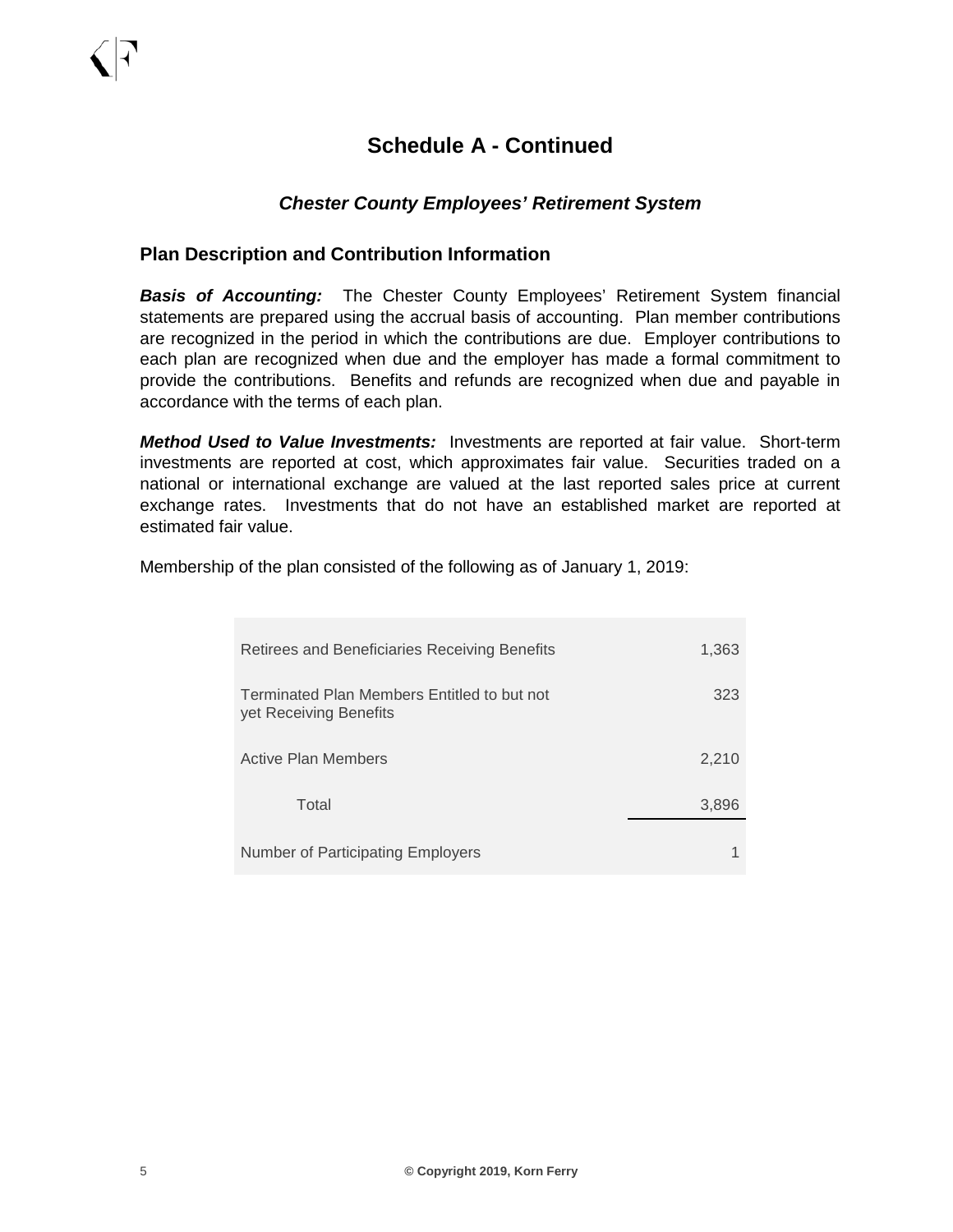### *Chester County Employees' Retirement System*

*Plan Description*: The Chester County Employees' Retirement Plan is a single-employer defined benefit pension plan that covers all employees of the County. The plan provides retirement, disability, and death benefits to plan members and their beneficiaries. Cost-ofliving adjustments (COLA) are provided at the discretion of the Chester County Employees' Retirement Board. Act 96 of 1971, as amended cited as the County Pension Law provides for the creation, maintenance and operation of this plan.

*Contributions*: Plan members who entered the system prior to 1/1/2011 are required to contribute 5% of their annual covered salary. Plan members entering on 1/1/2011 and thereafter are required to contribute 6% of their annual covered salary. The County is required to contribute at an actuarially determined rate. Per Act 96 of 1971, as amended, contribution requirements of the plan members and the County are established and may be amended by the General Assembly of the Commonwealth of Pennsylvania. Administrative costs may be financed through investment earnings.

| <b>SCHEDULE OF EMPLOYER CONTRIBUTIONS</b> |               |                       |    |                                      |  |  |  |
|-------------------------------------------|---------------|-----------------------|----|--------------------------------------|--|--|--|
| Year                                      |               | <b>Contribution</b> * |    | <b>County</b><br><b>Contribution</b> |  |  |  |
| 2009                                      | \$            | 12,407,840            | \$ | 12,407,840                           |  |  |  |
| 2010                                      | $\frac{1}{2}$ | 12,552,931            | \$ | 15,127,446                           |  |  |  |
| 2011                                      | $\frac{1}{2}$ | 10,948,849            | \$ | 10,948,849                           |  |  |  |
| 2012                                      | $\frac{1}{2}$ | 11,579,074            | \$ | 11,579,074                           |  |  |  |
| 2013                                      | $\frac{1}{2}$ | 9,880,939             | \$ | 9,880,939                            |  |  |  |
| 2014                                      | \$            | 7,810,793             | \$ | 7,810,793                            |  |  |  |
| 2015                                      | \$            | 6,025,657             | \$ | 6,025,657                            |  |  |  |
| 2016                                      | \$            | 8,469,935             | \$ | 8,469,935                            |  |  |  |
| 2017                                      | \$            | 9,681,308             | \$ | 9,681,308                            |  |  |  |
| 2018                                      | \$            | 9,316,461             | \$ | 9,316,461                            |  |  |  |

*Note:* Effective in 2005 the Entry Age Funding Method was used to determine the annual required contribution. Prior to 2005 the Aggregate Method was used. \*Prior to 2014, contribution was described as Annual Required Contribution

(ARC). After 2013, contribution was described as actuarially determined contribution.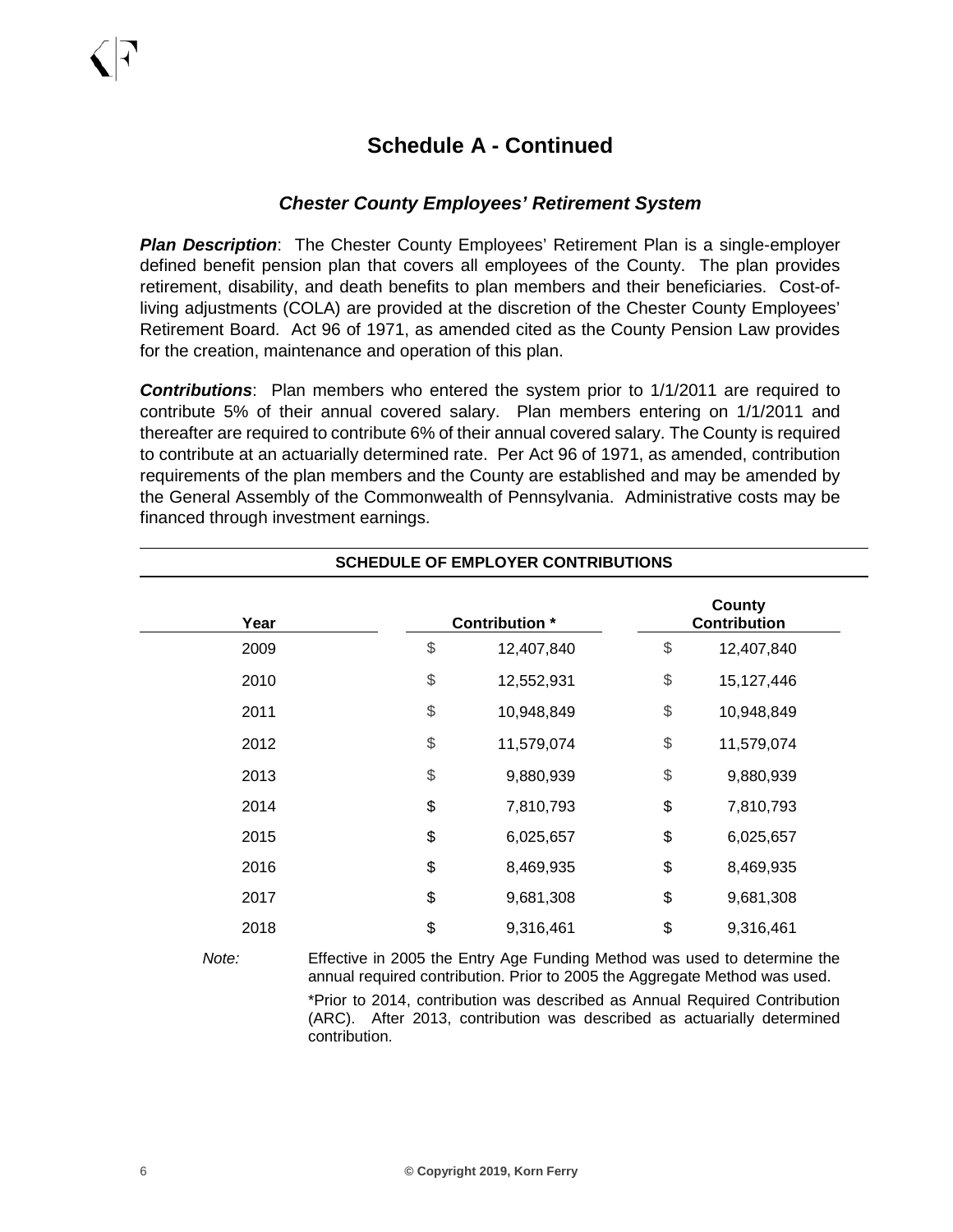#### **SCHEDULE OF FUNDING PROGRESS**

| <b>Actuarial</b><br><b>Valuation</b><br>Date | <b>Actuarial Value of</b><br><b>Assets</b><br><u>(a)</u> | <b>Actuarial</b><br><b>Accrued</b><br>Liability<br>(AAL)<br>- Entry Age<br><u>(b)</u> | <b>Unfunded</b><br><b>AAL</b><br>(UAAL)<br><u>(b-a)</u> | <b>Funded</b><br><b>Ratio</b><br><u>(a/b)</u> | Covered<br><b>Payroll</b><br><u>(c)</u> | UAAL as a<br>Percentage<br>of Covered<br><b>Payroll</b><br>$((b-a)/c)$ |
|----------------------------------------------|----------------------------------------------------------|---------------------------------------------------------------------------------------|---------------------------------------------------------|-----------------------------------------------|-----------------------------------------|------------------------------------------------------------------------|
| 1/1/2010                                     | 235, 154, 317                                            | 318,287,679                                                                           | 83,133,362                                              | 73.9%                                         | 116,443,020                             | 71.4%                                                                  |
| 1/1/2011                                     | 257,781,217                                              | 335,527,874                                                                           | 77,746,657                                              | 76.8%                                         | 115,580,646                             | 67.3%                                                                  |
| 1/1/2012                                     | 273,290,990                                              | 356,428,788                                                                           | 83,137,798                                              | 76.7%                                         | 115,886,844                             | 71.7%                                                                  |
| 1/1/2013                                     | 302,569,569                                              | 368,776,415                                                                           | 66,206,846                                              | 82.0%                                         | 110,864,248                             | 59.7%                                                                  |
| 1/1/2014                                     | 344,772,839                                              | 392,680,874                                                                           | 47,908,035                                              | 87.8%                                         | 112,704,901                             | 42.5%                                                                  |
| 1/1/2015                                     | 378,750,852                                              | 412,238,288                                                                           | 33,487,436                                              | 91.9%                                         | 111,337,938                             | 30.1%                                                                  |
| 1/1/2016                                     | 385,640,127                                              | 438,522,954                                                                           | 52,882,827                                              | 87.9%                                         | 118,689,818                             | 44.6%                                                                  |
| 1/1/2017                                     | 389,316,617                                              | 454,921,746                                                                           | 65,605,129                                              | 85.6%                                         | 117,904,220                             | 55.6%                                                                  |
| 1/1/2018                                     | 416,737,272                                              | 477,651,600                                                                           | 60,914,328                                              | 87.2%                                         | 120,941,257                             | 50.4%                                                                  |
| 1/1/2019                                     | 417,640,292                                              | 495,738,272                                                                           | 78,097,980                                              | 84.2%                                         | 120,116,713                             | 65.0%                                                                  |

 $\bigcap$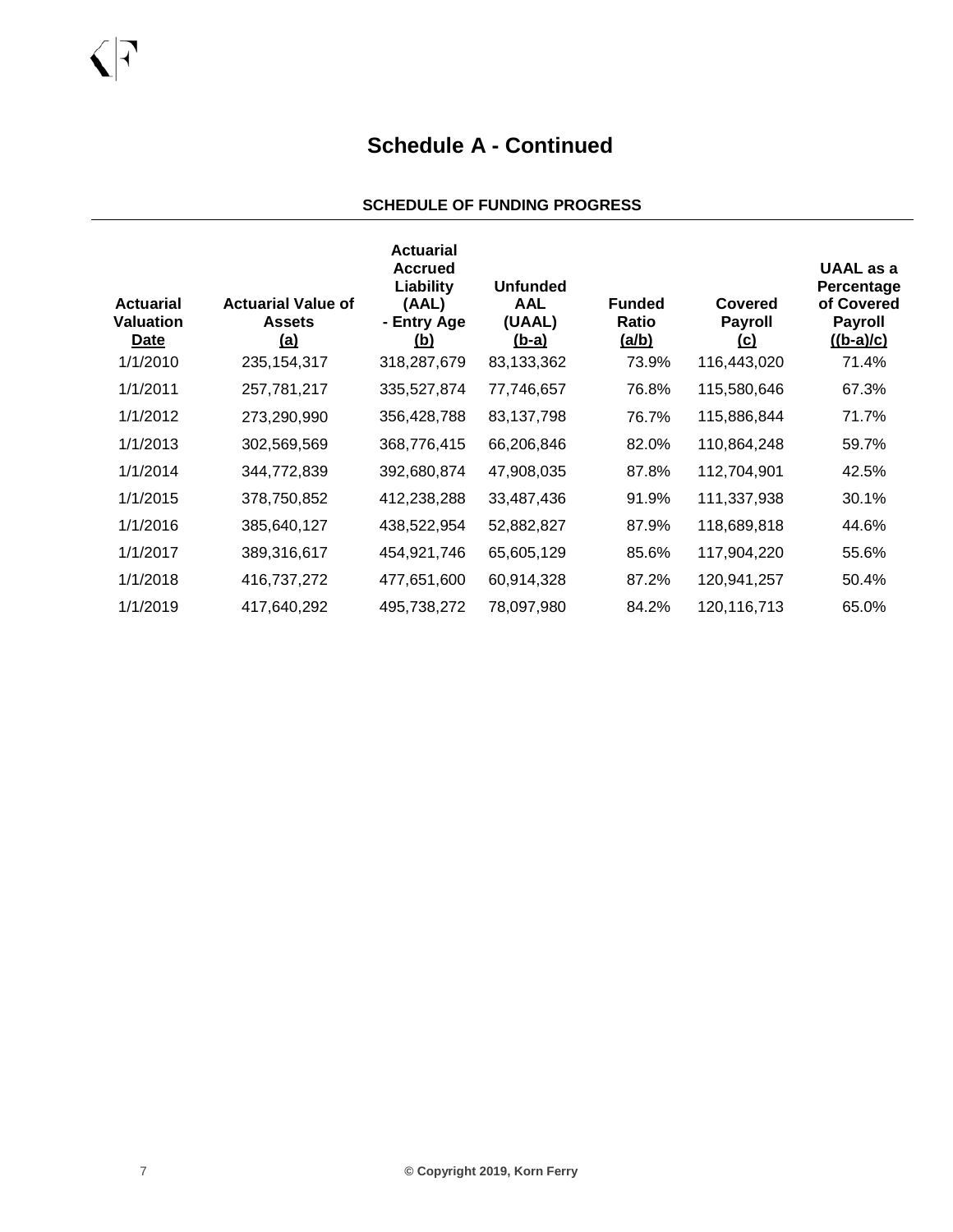### **Schedule B**

Schedule B shows the allocation of the assets among the Fund's reserve accounts (see Schedule I for Determination of Reserve Balances) and the Fund's liabilities as of January 1, 2019. The liabilities were determined from the actuarial valuation of the System based upon the data submitted by the County.

#### **ASSETS**

| Members' Annuity Reserve Account                                                        | \$<br>114,786,350.37 |
|-----------------------------------------------------------------------------------------|----------------------|
| <b>County Annuity Reserve Account</b>                                                   | \$<br>63,081,915.66  |
| <b>Retired Members' Reserve Account</b>                                                 | \$<br>198,553,809.00 |
| <b>Unrealized Appreciation of Assets</b>                                                | \$<br>28,218,201.78  |
| Total Assets, (Market Value) of the Chester County Employees'<br><b>Retirement Fund</b> | \$<br>404,640,276.81 |
| <b>LIABILITIES</b>                                                                      |                      |
| Actuarial Present Value of:                                                             |                      |
| <b>Accumulated Plan Benefits</b>                                                        |                      |
| Vested participants (1,447)                                                             | \$<br>108,982,873    |
| Nonvested participants (763)                                                            | \$<br>951,913        |
| <b>Future Benefit Accruals</b>                                                          | \$<br>83,263,980     |
| <b>Terminated Vested Benefits</b>                                                       | \$<br>15,555,966     |
| <b>Retired Benefits</b>                                                                 | \$<br>198,553,809    |
| <b>Member Accumulated Deductions</b>                                                    | \$<br>114,786,350    |
| Total Liabilities of the Chester County Employees' Retirement Fund                      | \$<br>522,094,891    |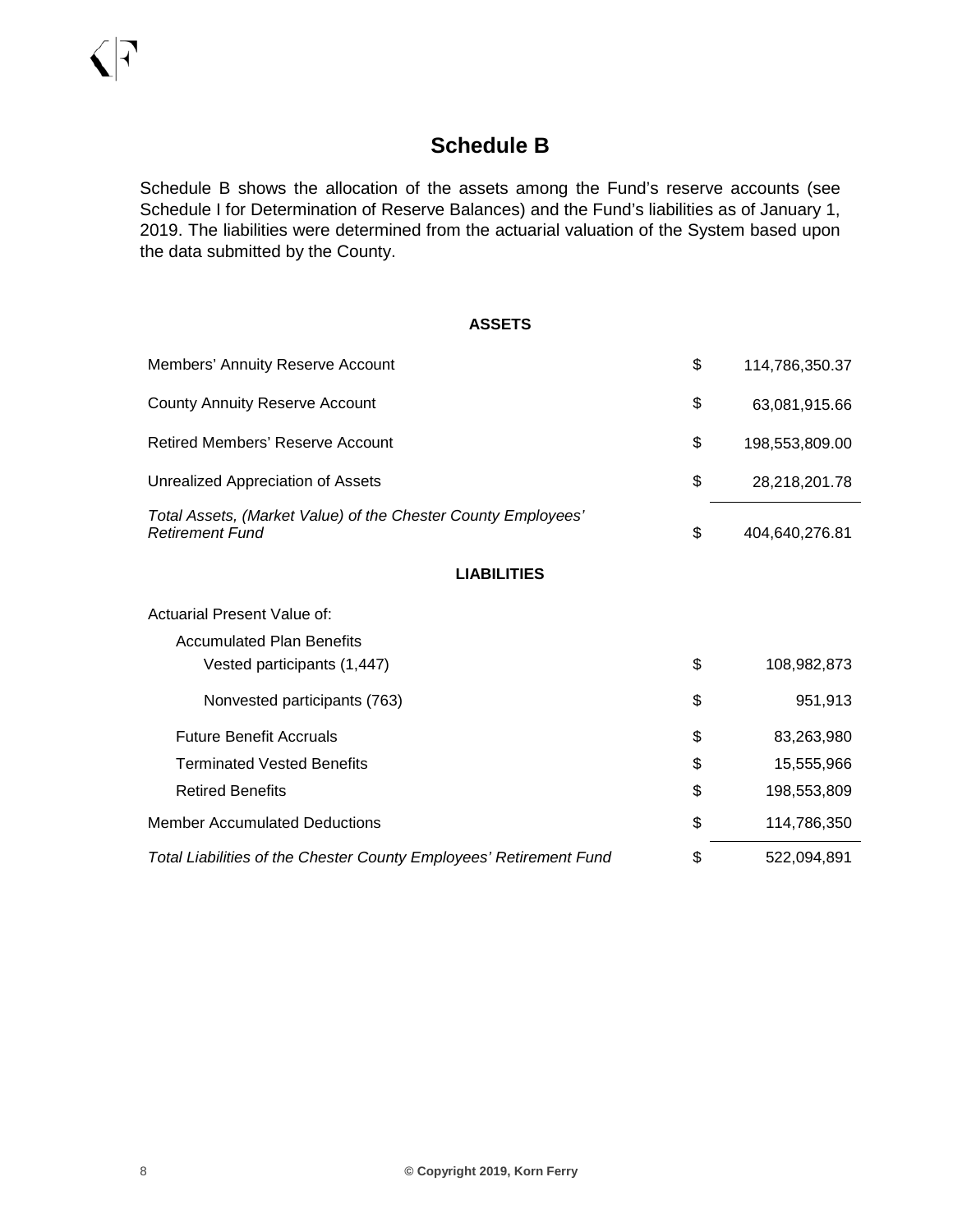### **Schedule C**

### **Unfunded Actuarial Liability and Normal Cost**

Schedule C shows the development of the unfunded actuarial liability and the normal cost for 2019.

### **I. Unfunded Actuarial Liability January 1, 2019**

1. Actuarial Liability:

| (a) Active Participants                                             |                   |
|---------------------------------------------------------------------|-------------------|
| <b>Retirement Benefits</b>                                          | \$<br>153,255,669 |
| <b>Termination Benefits</b>                                         | 8,246,076         |
| Death Benefits                                                      | 5,340,402         |
| Total                                                               | \$<br>166,842,147 |
| (b) Terminated Vested Participants                                  | \$<br>15,555,966  |
| (c) Retired Members and Beneficiaries                               |                   |
| <b>Retirement Benefits</b>                                          | \$<br>193,995,604 |
| Cost-of-Living Benefits                                             | 4,558,205         |
| Total                                                               | \$<br>198,553,809 |
| (d) Member Accumulated Deductions                                   | \$<br>114,786,350 |
| (e) Total (a) + (b) + (c) + (d)                                     | \$<br>495,738,272 |
| 2. Actuarial Value of Plan Assets (see page 14)                     | \$<br>417,640,292 |
| 3. Unfunded Actuarial Liability as of January 1, 2019: $(1e) - (2)$ | \$<br>78,097,980  |
|                                                                     |                   |

### **II. Normal Cost for 2019**

| Normal Cost for:                                          |   |           |
|-----------------------------------------------------------|---|-----------|
| (a) Retirement Benefits                                   | S | 3.240.621 |
| (b) Termination Benefits                                  |   | 481.570   |
| (c) Death Benefits                                        |   | 125,833   |
| (d) Normal Cost as of January 1, 2019                     | S | 3.848.024 |
| (e) Normal Cost with interest to end of year: (d) x 1.075 | S | 4.136.626 |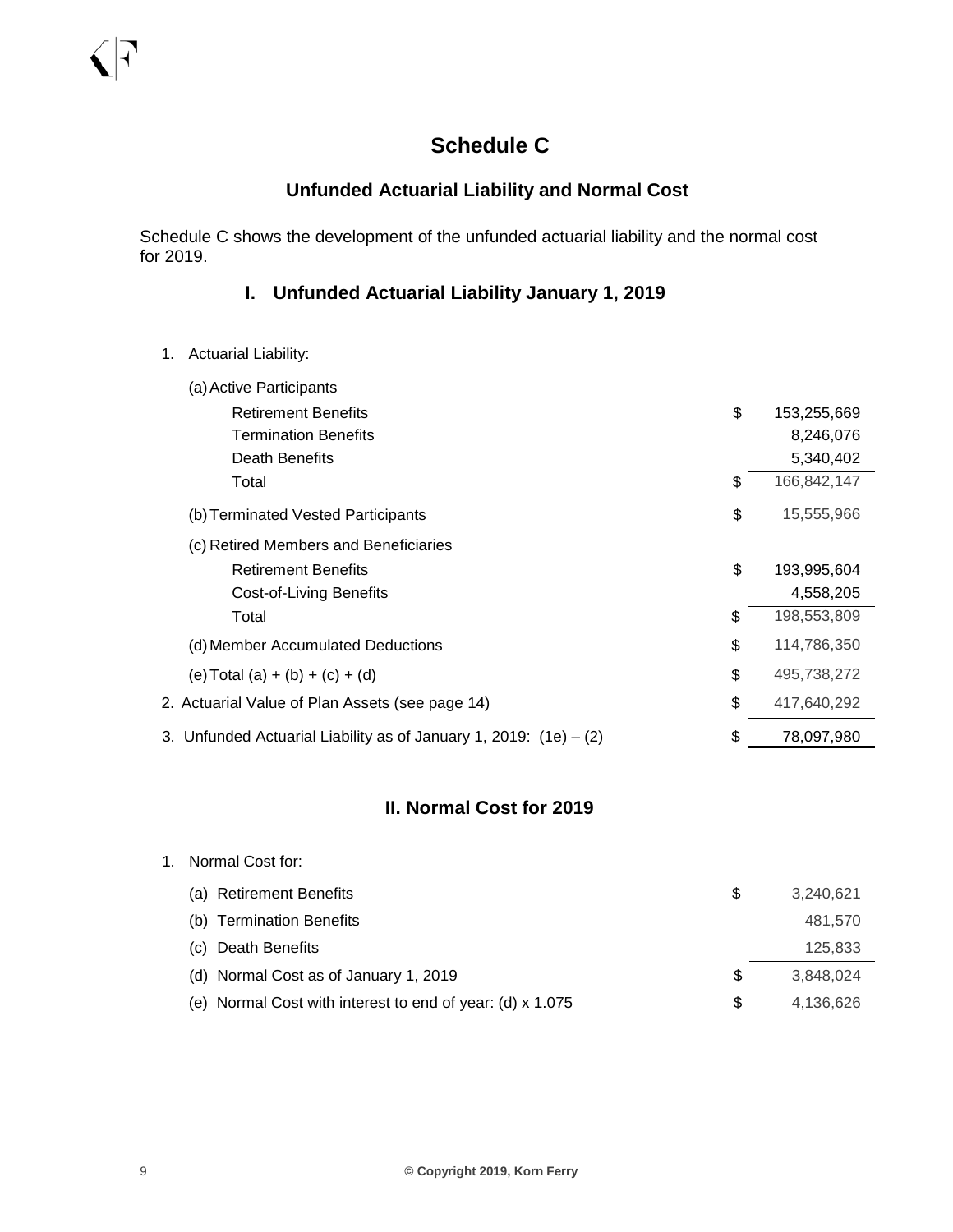### **Schedule D**

### **Actuarial Gain (Loss) for One Year Period Ending December 31, 2018**

Schedule D shows the development of the actuarial gain (loss) for the 2018 plan year.

| 1.<br>2. | Unfunded Actuarial Liability as of January 1, 2018<br>Normal Cost as of January 1, 2018                        | \$<br>60,914,328<br>3,972,153 |
|----------|----------------------------------------------------------------------------------------------------------------|-------------------------------|
| 3.<br>4. | Interest at 7.5% Per Year to December 31, 2018 on (1) and (2)<br>Employer Contributions for the 2018 Plan Year | 4,866,486<br>9,316,461        |
| 5.       | Change in Unfunded Actuarial Liability Due to Cost of Living<br>Increase to Retireds                           | 0                             |
| 6.       | Change in Unfunded Actuarial Liability Due to Change in Assumptions                                            | 0                             |
| 7.       | Expected Unfunded Actuarial Liability as of January 1, 2019:<br>$(1) + (2) + (3) - (4) + (5) + (6)$            | 60,436,506                    |
| 8.       | Unfunded Actuarial Liability as of January 1, 2019                                                             | 78,097,980                    |
| 9.       | Actuarial Gain (Loss) for 2018 Plan Year: $(7) - (8)$                                                          | (17,661,474)                  |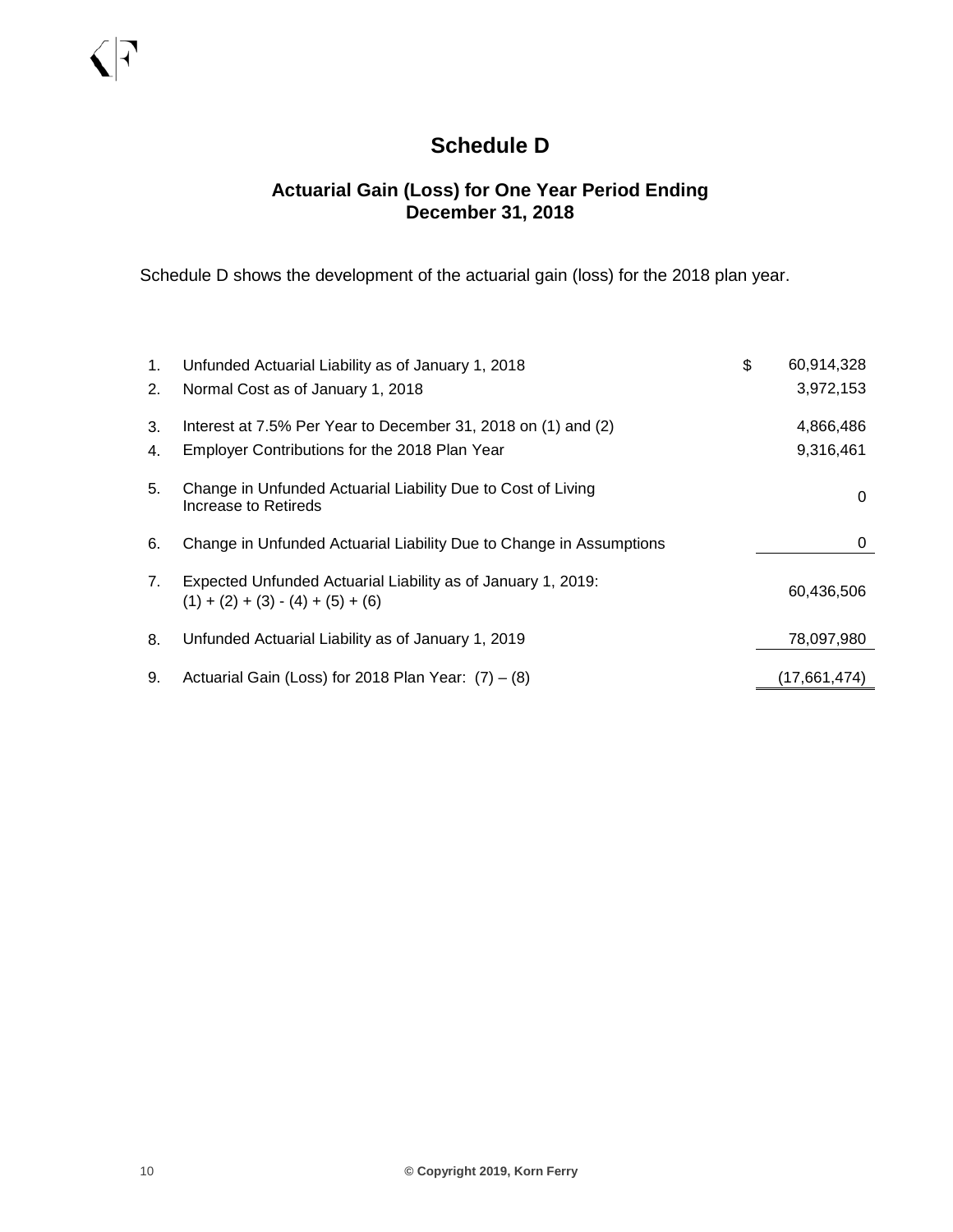### **Schedule E**

### **Amortization Schedule**

Schedule E provides a record of the amortization amounts. Actuarial gains (losses) will be amortized over 15 years from the date determined; increases or decreases created by pension plan establishing an unfunded actuarial accrued liability will be amortized over 25 years from the effective establishment date; increases or decreases created by a modification in the benefit plan applicable to active members will be amortized over 15 years beginning with the January 1st coinciding with or next following the effective date of change; increases or decreases created by a modification in the benefit plan applicable to retired members will be amortized over 10 years beginning with the January 1st coinciding with or next following the effective date of change; increases in actuarial accrued liability attributable to the special early retirement provision will be amortized over 5 years beginning with the January 1st coinciding with or next following the end of the early retirement period; and increases or decreases created by changes in actuarial assumptions will be amortized over 15 years from the effective date of change; resetting the unfunded actuarial liability (UAL) due to outstanding balance becoming negative will be amortized over 15 years beginning with the January 1st coinciding with or next following when the outstanding balance becomes negative. When resetting, any previous charges or credits will be considered paid off and eliminated.

|     |                                |                   |                   | 1100110011<br>.     |                               |                                       |  |  |
|-----|--------------------------------|-------------------|-------------------|---------------------|-------------------------------|---------------------------------------|--|--|
|     |                                | Initial<br>Amount | Effective<br>Date | Remaining<br>Period | Outstanding<br><b>Balance</b> | Amortization<br>Charge or<br>(Credit) |  |  |
|     | Amortization of Liability for: |                   |                   |                     |                               |                                       |  |  |
| (a) | <b>Initial UAAL</b>            | \$79,404,679      | 1/1/2010          | 21 Years            | \$70,012,875                  | \$6,723,292                           |  |  |
| (b) | Experience gain                | (890, 081)        | 1/1/2011          | 7 Years             | (534,080)                     | (100, 835)                            |  |  |
| (c) | Experience loss                | 6,182,598         | 1/1/2012          | 8 Years             | 4,102,515                     | 700,409                               |  |  |
| (d) | Experience gain                | (15, 843, 421)    | 1/1/2013          | 9 Years             | (11, 449, 194)                | (1,794,857)                           |  |  |
| (e) | Experience gain                | (17, 736, 315)    | 1/1/2014          | 10 Years            | (13, 791, 986)                | (2,009,298)                           |  |  |
| (f) | Experience gain                | (14,494,990)      | 1/1/2015          | 11 Years            | (12,012,639)                  | (1,642,097)                           |  |  |
| (g) | Chg. In mort table             | 6,385,724         | 1/1/2016          | 12 Years            | 5,595,862                     | 723,421                               |  |  |
| (h) | Experience loss                | 12.374.723        | 1/1/2016          | 12 Years            | 10,844,073                    | 1,401,898                             |  |  |
| (i) | Experience loss                | 12,758,023        | 1/1/2017          | 13 Years            | 11,744,450                    | 1,445,321                             |  |  |
| (j) | COLA                           | 2,187,231         | 1/1/2018          | 9 Years             | 2,032,624                     | 318,649                               |  |  |
| (k) | Experience gain                | (6,351,163)       | 1/1/2018          | 14 Years            | (6, 107, 994)                 | (719, 506)                            |  |  |
| (1) | <b>Experience loss</b>         | 17,661,474        | 1/1/2019          | 15 Years            | 17,661,474                    | 2,000,820                             |  |  |
| (m) | Total                          |                   |                   |                     | 78,097,980                    | 7,047,217                             |  |  |

As of January 1, 2019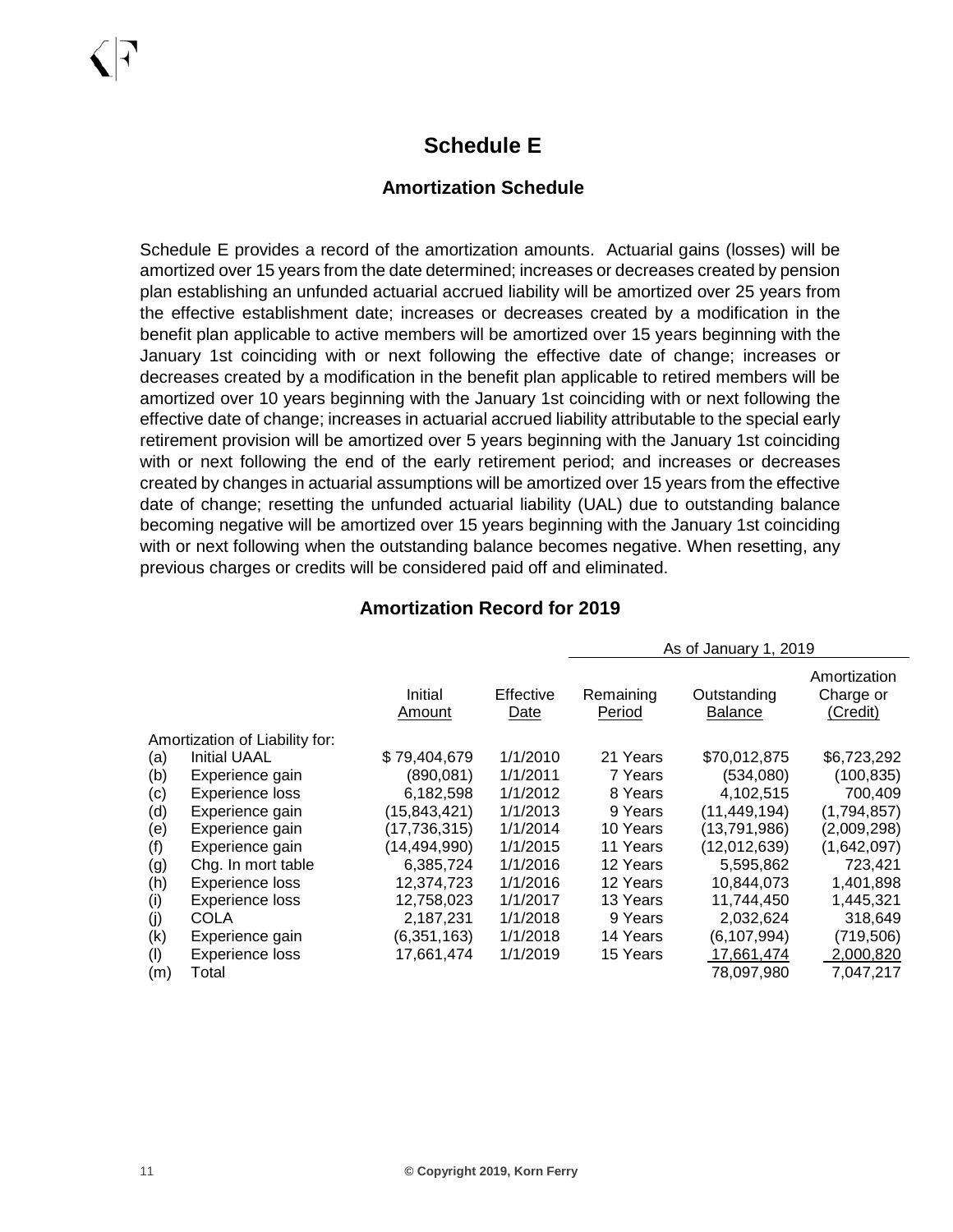### **Schedule F**

Schedule F determines the certified actuarially determined contribution of \$11,183,843 for 2019 for the Chester County Employees' Retirement System.

1. Total Amortization Charge/(Credit) (page 11 (m)) \$ 7,047,217 2. Normal Cost with interest to end of year (page 9 II 1(e)) \$4,136,626 3. Total Funding Requirement for 2019 (actuarially determined contribution for 2019):  $(1) + (2)$ , but not less than 0 \$ 11,183,843

#### **Notes:**

The actuarially determined contribution for 2019 as a percentage of the estimated 2019 compensation (\$120,116,713) for active members is 9.31%.

The equivalent normal cost accrual rate to be applied to actual 2018 salaries to determine reimbursable expenses is 9.64%.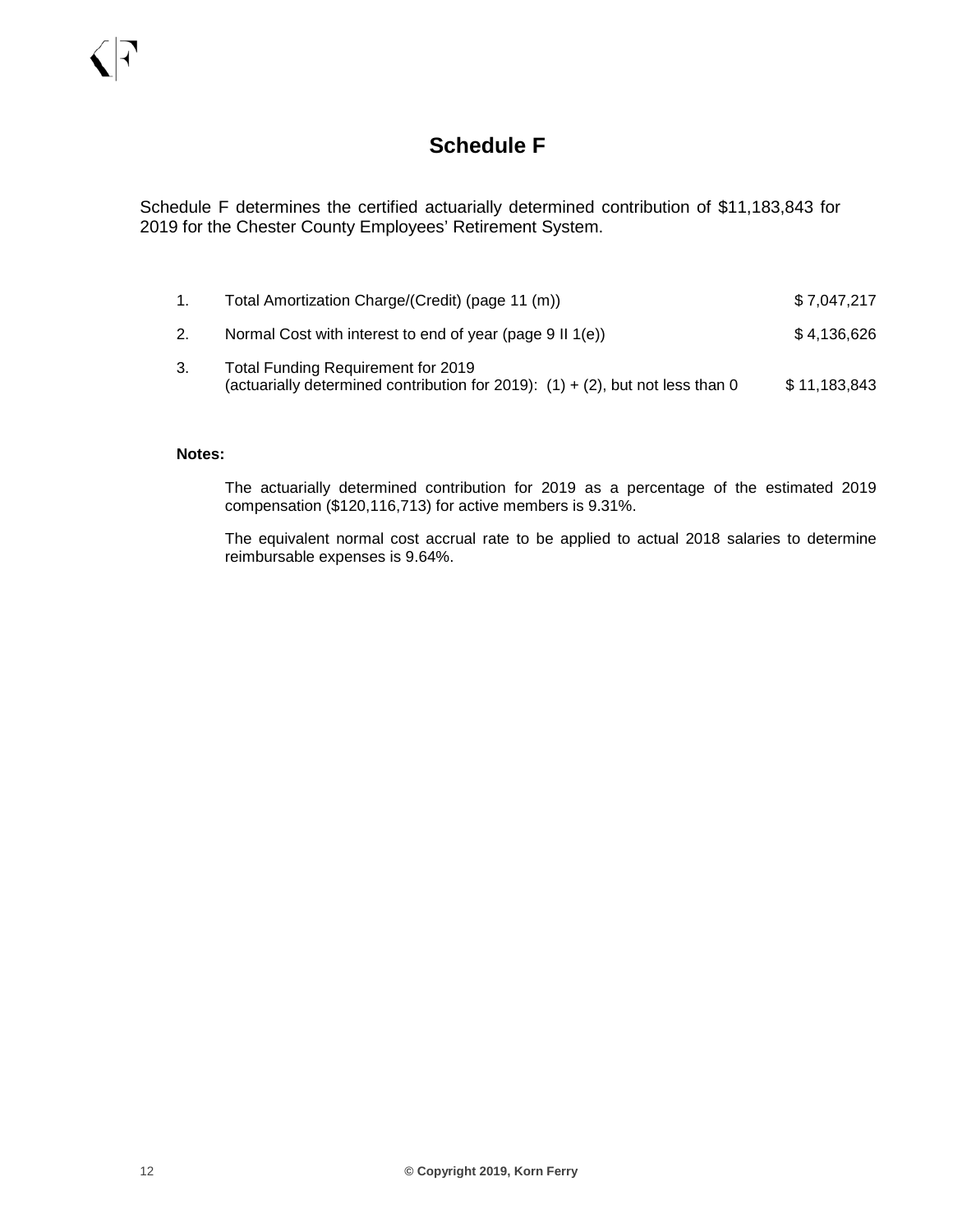### **Schedule G**

The following are notes to Schedules B and I:

*Members' Annuity Reserve Account:* The balance of \$114,786,350.37 in this account is the total of the contributions deducted from the salaries of the active and terminated vested members of the retirement system and the IRC 414(h)(2) pickup contributions together with the interest additions as of January 1, 2019. Since these accumulations represent the present value as of January 1, 2019, of future benefits, the reserve balance and liability are identical.

*County Annuity Reserve Account:* The balance of \$63,081,915.66 in this account as of January 1, 2019 and the amounts expected to be credited in the future, plus investment earnings, represent the reserves set aside for the payment of the county's share of the retirement allowances.

This is the account out of which regular interest is credited to the member's annuity and retired members' reserve account, administrative expenses may be paid and the pension obligations of the County are funded.

When a County Annuity is scheduled to commence for a particular member, sufficient monies are transferred from the County Annuity Reserve Account to the Retired Members' Reserve Account to provide for such County Annuities actually entered upon.

*Retired Members' Reserve Account:*This is the account out of which monthly retirement allowances including cost-of-living increases and death benefits are paid.

The assets allocated to this reserve account as of January 1, 2019 amount to \$198,553,809.00. The corresponding liability for those annuitants on the roll is identical.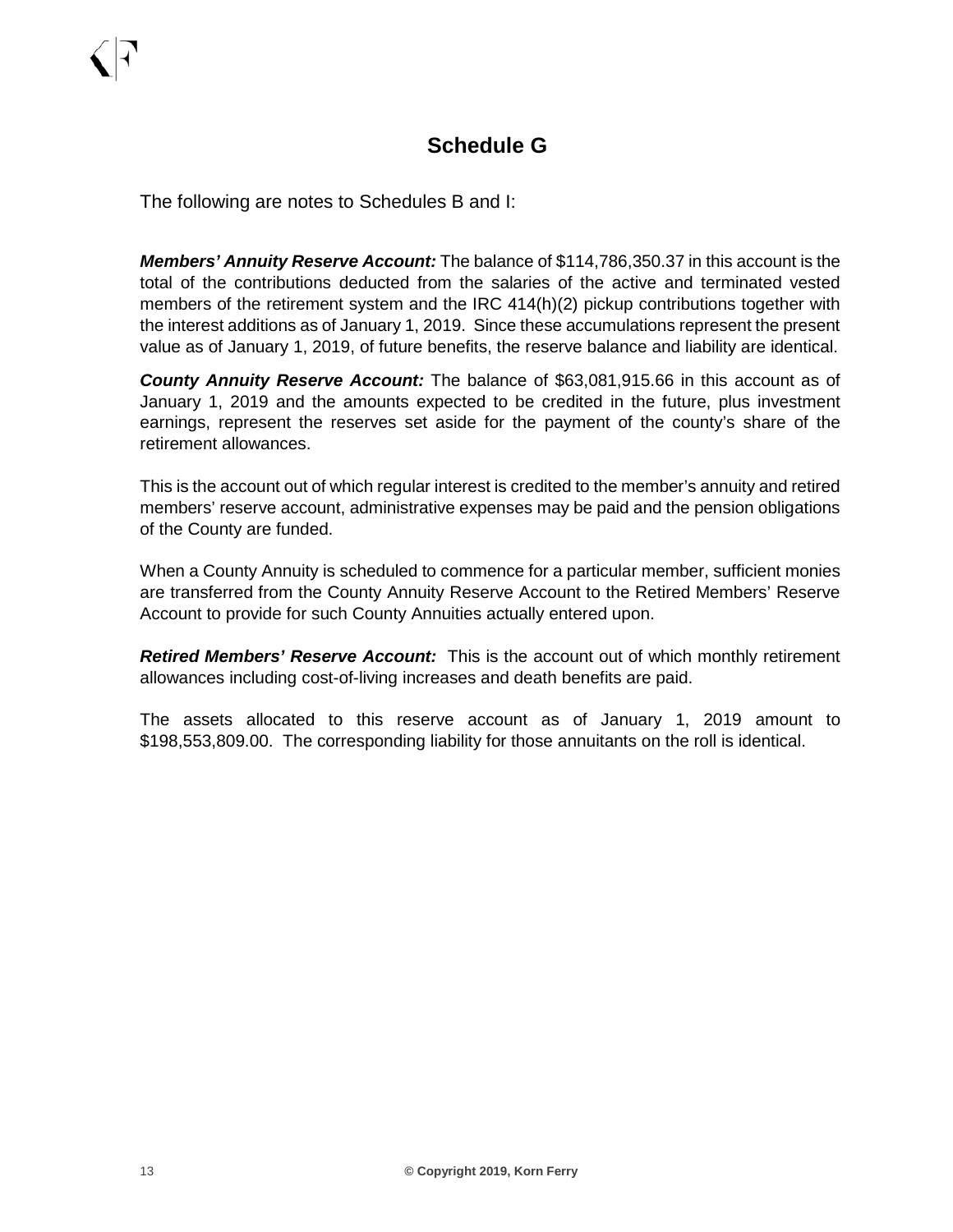*Actuarial Value of Assets:* In order to reduce the fluctuations in the County normal cost which can result from full recognition of the unrealized appreciation or depreciation of the Fund's securities each year, the value of assets used to determine costs was determined by adjusting the cost value of the assets by the average ratio of market to cost value for the past five years:

| January 1 | (1)<br><b>Cost Value</b><br>of Assets | (2)<br><b>Market Value</b><br>of Assets | Ratio<br>(2) / (1) |  |  |
|-----------|---------------------------------------|-----------------------------------------|--------------------|--|--|
| 2015      | \$<br>333,436,792                     | \$<br>378,159,072                       | 1.1341             |  |  |
| 2016      | \$<br>347,611,436                     | \$<br>363,600,790                       | 1.0460             |  |  |
| 2017      | \$<br>350,356,927                     | \$<br>385,880,382                       | 1.1014             |  |  |
| 2018      | \$<br>368,012,427                     | \$<br>438,245,200                       | 1.1908             |  |  |
| 2019      | \$<br>376,422,075                     | \$<br>404,640,277                       | 1.0750             |  |  |
| Average   |                                       |                                         | 1.1095             |  |  |

#### **RATIO OF MARKET VALUE TO COST VALUE OF ASSETS**

#### **ACTUARIAL VALUE OF ASSETS JANUARY 1, 2019**

| (1) Cost Value of Assets      | \$ | 376,422,075.03 |
|-------------------------------|----|----------------|
| (2) Average Ratio             |    | 1.1095         |
| (3) Actuarial Value of Assets | S. | 417,640,292.25 |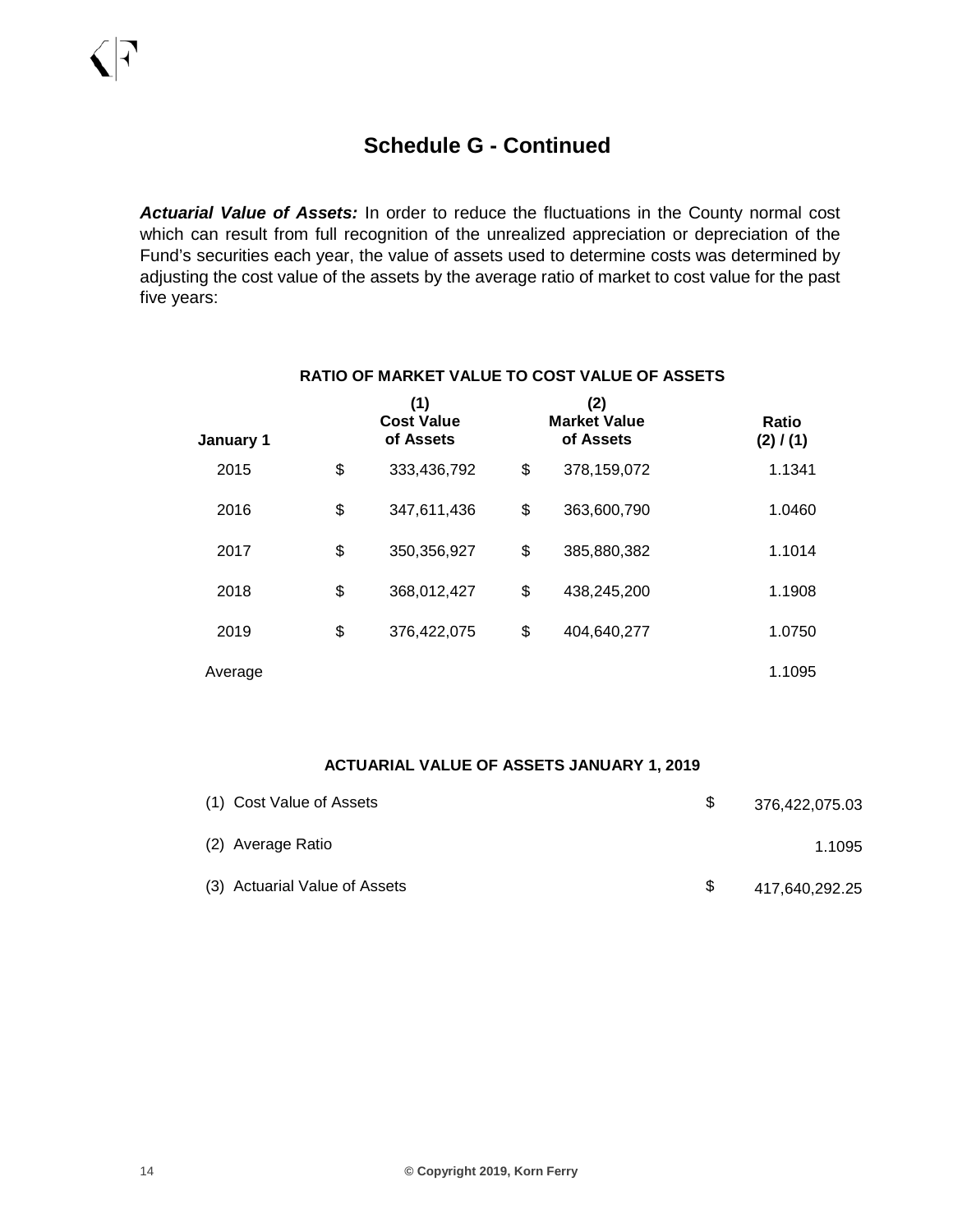#### **APPROXIMATE RATE OF RETURN FOR 2018 PLAN YEAR**

|             |                                                      | <b>Actuarial Value</b> | Market Value            |
|-------------|------------------------------------------------------|------------------------|-------------------------|
| $1_{\cdot}$ | Value as of December 31, 2017                        | \$<br>416,737,272.23   | \$<br>438,245,200.13    |
| 2.          | <b>Contributions Received During Year</b>            | \$<br>17,033,365.69    | \$<br>17,033,365.69     |
| 3.          | Benefits and Expenses Paid During Year               | \$<br>26,484,586.80    | \$<br>26,484,586.80     |
| 4.          | Value as of December 31, 2018                        | \$<br>417,640,292.25   | \$<br>404,640,276.81    |
| 5.          | Non-Investment Increment: (2) - (3)                  | \$<br>(9,451,221.11)   | \$<br>(9,451,221.11)    |
| 6.          | Investment Increment: $(4) - (1) - (5)$              | \$<br>10,354,241.12    | \$<br>(24, 153, 702.21) |
| 7.          | Time Weighted Value of Assets: $(1) + .5 \times (5)$ | \$<br>412,011,661.68   | \$<br>433,519,589.58    |
| 8.          | Approximate Rate of Return for 2018:<br>(6) / (7)    | 2.51%                  | (5.57%)                 |

### **HISTORY OF RATE OF RETURNS**

| <b>Plan Year</b>                 | <b>Actuarial Value</b><br><b>Rate of Return</b> | <b>Market Value</b><br><b>Rate of Return</b> |
|----------------------------------|-------------------------------------------------|----------------------------------------------|
| 2018                             | 2.51%                                           | (5.57%)                                      |
| 2017                             | 9.00%                                           | 15.61%                                       |
| 2016                             | 2.75%                                           | 8.08%                                        |
| 2015                             | 4.17%                                           | (1.56%)                                      |
| 2014                             | 11.73%                                          | 6.09%                                        |
| 2013                             | 14.25%                                          | 19.00%                                       |
| 2012                             | 10.40%                                          | 11.34%                                       |
| 2011                             | 5.08%                                           | (0.15%)                                      |
| 2010                             | 6.16%                                           | 11.87%                                       |
| 2009                             | $(4.80\%)$                                      | 17.31%                                       |
| Five Year Average (2014 - 2018): | 5.97%                                           | 4.27%                                        |
| Ten Year Average (2009 - 2018):  | 5.99%                                           | 7.90%                                        |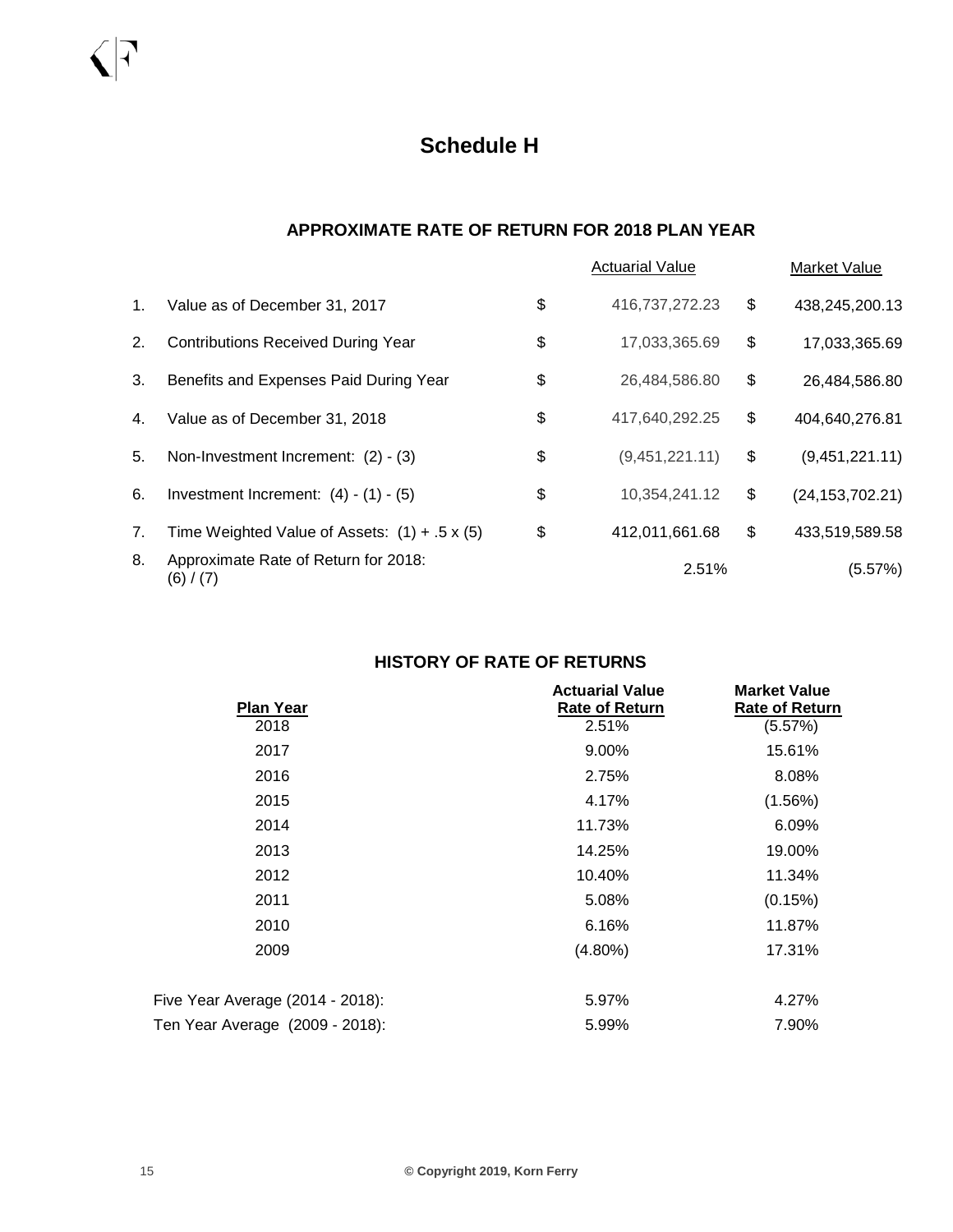## **Schedule I**

### **Determination of Reserve Balances**

|                                                | <b>M.A.R.A.</b>      | <b>C.A.R.A.</b> |                 | <b>R.M.R.A.</b> |                   | <b>TOTAL</b>         |
|------------------------------------------------|----------------------|-----------------|-----------------|-----------------|-------------------|----------------------|
| Balance 1/1/2018                               | \$<br>112,817,215.18 | \$              | 70,613,689.73   | \$              | 184,581,522.00    | \$<br>368,012,426.91 |
| <b>County Appropriations</b>                   |                      |                 | 9,316,461.00    |                 |                   | 9,316,461.00         |
| <b>Member Contributions</b>                    | 7,677,851.74         |                 |                 |                 |                   | 7,677,851.74         |
| <b>Member Purchases</b>                        |                      |                 | 477.60          |                 |                   | 477.60               |
| Net Investment Income                          |                      |                 | 17,860,869.23   |                 |                   | 17,860,869.23        |
| <b>Investment Expenses</b>                     |                      |                 | (761, 587.26)   |                 |                   | (761, 587.26)        |
| <b>Member Contributions</b><br>Refunded        | (1,483,225.35)       |                 |                 |                 |                   | (1,483,225.35)       |
| <b>Pension Payments</b>                        |                      |                 |                 |                 | (22, 731, 001.55) | (22, 731, 001.55)    |
| <b>Death Benefits</b>                          |                      |                 |                 |                 | (1,383,011.89)    | (1,383,011.89)       |
| Retiree and Death Benefit<br><b>Transfers</b>  | (8,704,120.07)       |                 | (16,508,871.97) |                 | 25,212,992.04     | 0.00                 |
| Cost of Living Funding<br>Requirement          |                      |                 | 0.00            |                 | 0.00              | 0.00                 |
| <b>Administrative Expenses</b>                 |                      |                 | (125, 760.75)   |                 |                   | (125, 760.75)        |
| Miscellaneous Revenue                          |                      |                 | 38,575.35       |                 |                   | 38,575.35            |
| Reclass to interest posting                    | 1,035.04             |                 | (1,035.04)      |                 |                   | 0.00                 |
| <b>Balance Before Interest</b>                 | 110,308,756.54       |                 | 80,432,817.89   |                 | 185,680,500.60    | 376,422,075.03       |
| Interest Allocated in 2018                     | 4,477,593.83         |                 | (11,882,834.28) |                 | 7,405,240.45      |                      |
| <b>Balance Before Actuarial</b><br>Adjustments | 114,786,350.37       |                 | 68,549,983.61   |                 | 193,085,741.05    | 376,422,075.03       |
| <b>Actuarial Adjustments</b>                   |                      |                 | (5,468,067.95)  |                 | 5,468,067.95      |                      |
| Ending Balance 12/31/2018                      | 114,786,350.37       |                 | 63,081,915.66   |                 | 198,553,809.00    | 376,422,075.03       |
| Unrealized Appreciation                        |                      |                 |                 |                 |                   | 28,218,201.78        |
| Total Assets (12/31/2018)<br>(Market Value)    |                      |                 |                 |                 |                   | 404,640,276.81       |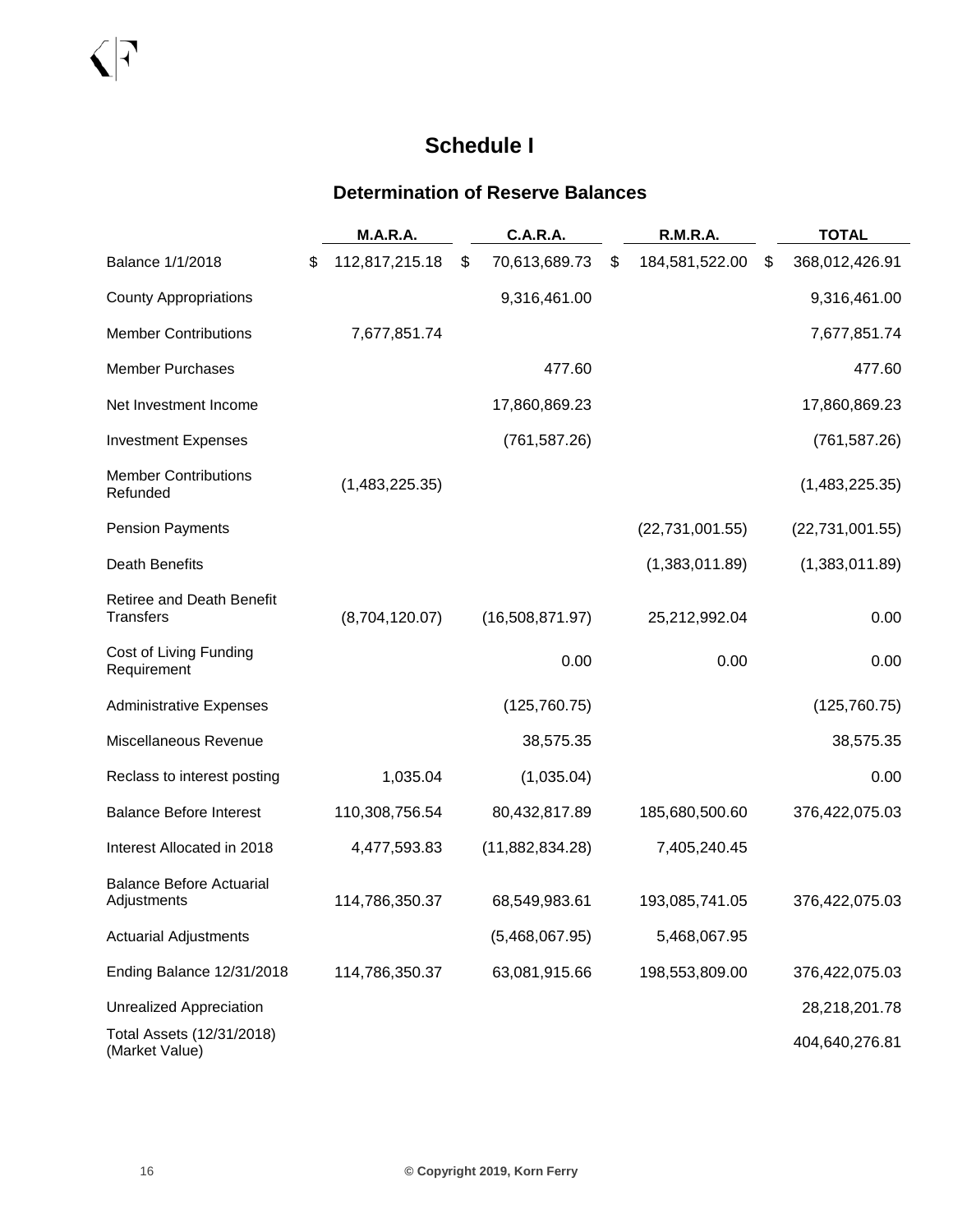### **Schedule J**

### **Membership History**

Below is a ten-year history of the Retirement System's membership.

|           |             | <b>ACTIVE MEMBERS AND VESTED</b><br><b>TERMINATED MEMBERS</b> | <b>RETIRED MEMBERS AND BENEFICIARIES</b> |             |        |              |  |
|-----------|-------------|---------------------------------------------------------------|------------------------------------------|-------------|--------|--------------|--|
| January 1 | <b>Male</b> | Female                                                        | <b>Total</b>                             | <b>Male</b> | Female | <b>Total</b> |  |
| 2019      | 980         | 1,553                                                         | 2,533                                    | 456         | 907    | 1,363        |  |
| 2018      | 984         | 1,584                                                         | 2,568                                    | 444         | 869    | 1,313        |  |
| 2017      | 989         | 1,604                                                         | 2,593                                    | 437         | 834    | 1,271        |  |
| 2016      | 972         | 1,599                                                         | 2,571                                    | 420         | 813    | 1,233        |  |
| 2015      | 982         | 1,601                                                         | 2,583                                    | 408         | 811    | 1,219        |  |
| 2014      | 1,005       | 1,614                                                         | 2,619                                    | 370         | 774    | 1,144        |  |
| 2013      | 990         | 1,616                                                         | 2,606                                    | 366         | 724    | 1,090        |  |
| 2012      | 997         | 1,646                                                         | 2,643                                    | 342         | 680    | 1,022        |  |
| 2011      | 1,010       | 1,634                                                         | 2,644                                    | 316         | 641    | 957          |  |
| 2010      | 1,011       | 1,663                                                         | 2,674                                    | 300         | 610    | 910          |  |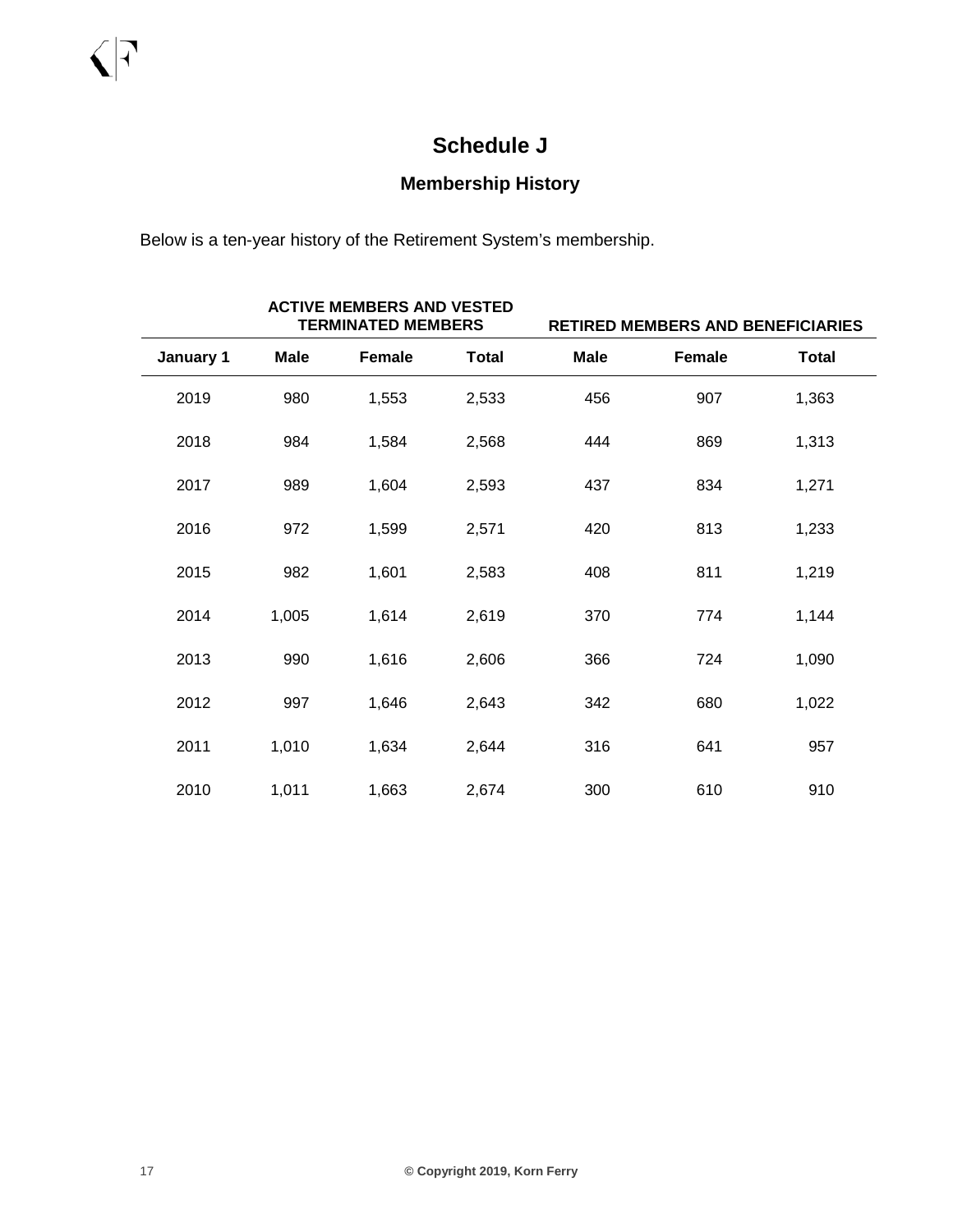### **Schedule K**

### **Changes in Plan Participation From January 1, 2018 to January 1, 2019**

| <b>ACTIVE PARTICIPANTS</b>                                            |                    |           |
|-----------------------------------------------------------------------|--------------------|-----------|
| Number as of January 1, 2018                                          |                    | 2,277     |
| Changes During Plan Year:                                             |                    |           |
| Retired                                                               | $(\cdot)$          | 81        |
| <b>Terminated and Vested</b>                                          | $(\cdot)$          | 43<br>181 |
| Terminated<br><b>Died</b>                                             | $(\cdot)$          | 5         |
| <b>New Participants</b>                                               | $(\cdot)$<br>$(+)$ | 243       |
| Number as of January 1, 2019                                          |                    | 2,210     |
|                                                                       |                    |           |
| <b>RETIRED PARTICIPANTS</b>                                           |                    |           |
| Number as of January 1, 2018                                          |                    | 1,313     |
| Changes During Plan Year:                                             |                    |           |
| <b>Returned to Active Service</b>                                     | $(\cdot)$          | 0         |
| Died                                                                  | $(\cdot)$          | 50        |
| <b>New Retirements from Active Service</b>                            | $(+)$              | 81        |
| <b>New Surviving Annuitants</b>                                       | $(+)$              | 6         |
| Vested Terminated Participants Whose Benefits Commenced               | $(+)$              | 10        |
| Additions                                                             | $(+)$              | 3         |
| Number as of January 1, 2019                                          |                    | 1,363     |
|                                                                       |                    |           |
| <b>TERMINATED VESTED PARTICIPANTS</b><br>Number as of January 1, 2018 |                    | 291       |
|                                                                       |                    |           |
| Changes During Plan Year:                                             |                    |           |
| Terminated                                                            | $(\cdot)$          | 1         |
| <b>Returned to Active Service</b>                                     | $(\cdot)$          | 0         |
| <b>Benefits Commenced</b>                                             | $(\, \text{-})$    | 10<br>0   |
| Died                                                                  | $(\cdot)$          | 43        |
| New Termination's with Vesting                                        | $(+)$              |           |
| Number as of January 1, 2019                                          |                    | 323       |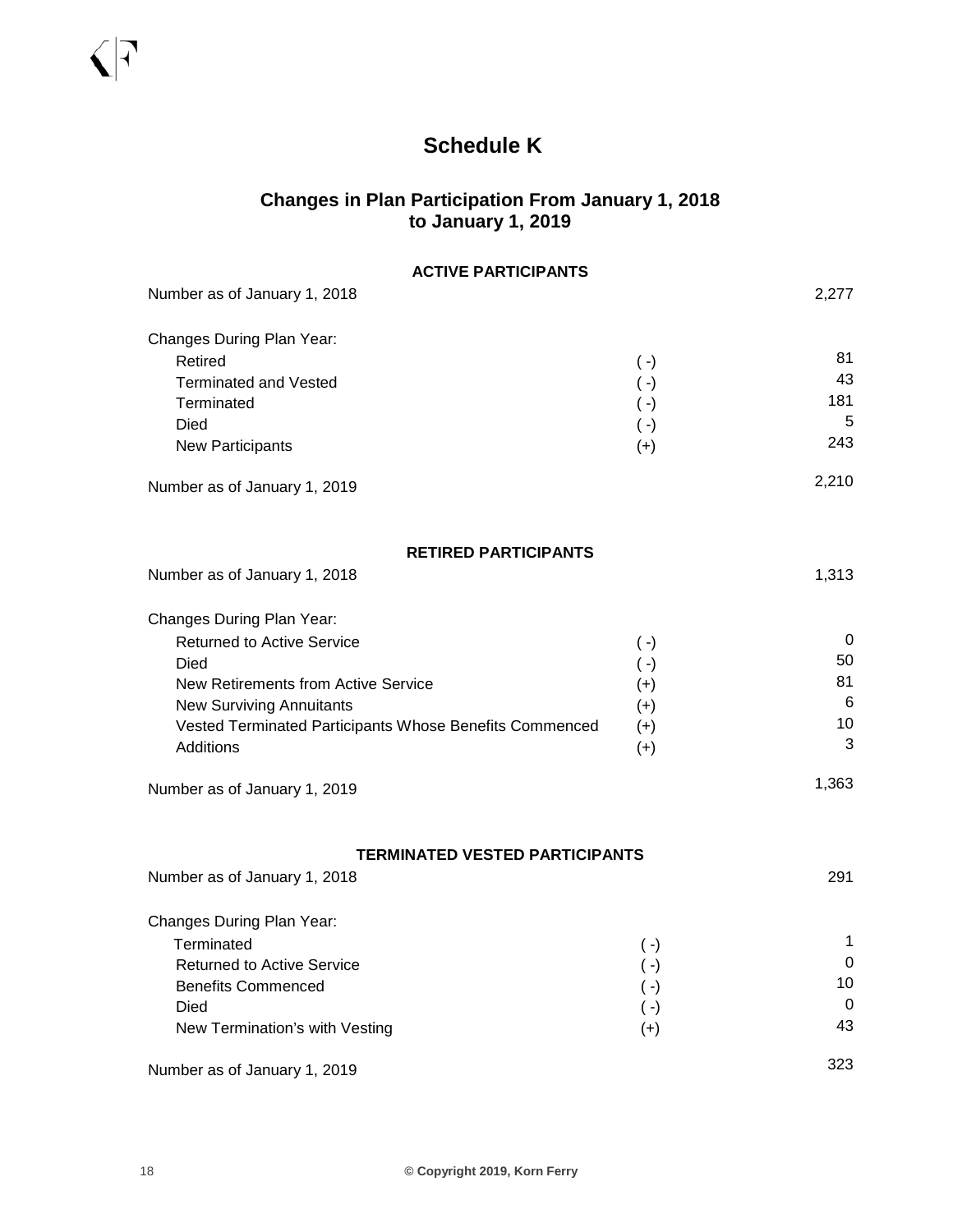### **Schedule L**

### **Age, Service and Average Salary Profile of the Active Members on January 1, 2019.**

#### **MALES -- FULL YEARS OF SERVICE TO JANUARY 1, 2019**

| <u>Age</u> | $0 - 4$        | $5 - 9$        | $10 - 14$        | $15 - 19$ | $20 - 24$        | 25-29 | $30+$            | Total | Average<br><b>Salary</b> |
|------------|----------------|----------------|------------------|-----------|------------------|-------|------------------|-------|--------------------------|
| $0 - 19$   | 0              | $\mathbf 0$    | 0                | 0         | 0                | 0     | 0                | 0     | \$<br>0                  |
| $20 - 24$  | 28             | 0              | 0                | 0         | $\mathbf 0$      | 0     | $\mathbf 0$      | 28    | \$<br>42,571             |
| 25-29      | 73             | 16             | $\mathbf 0$      | 0         | $\mathbf 0$      | 0     | $\boldsymbol{0}$ | 89    | \$<br>45,304             |
| 30-34      | 49             | 38             | 24               | 1         | $\mathbf 0$      | 0     | $\boldsymbol{0}$ | 112   | \$<br>52,184             |
| 35-39      | 37             | 23             | 30               | 4         | $\boldsymbol{0}$ | 0     | $\boldsymbol{0}$ | 94    | \$<br>56,502             |
| 40-44      | 22             | 15             | 18               | 20        | 13               | 1     | $\boldsymbol{0}$ | 89    | \$<br>59,271             |
| 45-49      | 15             | 15             | 20               | 19        | 35               | 9     | 3                | 116   | \$<br>63,612             |
| 50-54      | 11             | 19             | 12               | 15        | 22               | 19    | 8                | 106   | \$<br>68,568             |
| 55-59      | 10             | 8              | 13               | 13        | 8                | 10    | 31               | 93    | \$<br>71,377             |
| 60-64      | 7              | $\overline{2}$ | 16               | 17        | 8                | 7     | 26               | 83    | \$<br>72,568             |
| $65 +$     | $\overline{2}$ | 4              | 13               | 8         | $\overline{4}$   | 7     | 10               | 48    | \$<br>61,112             |
| Total      | 254            | 140            | 146              | 97        | 90               | 53    | 78               | 858   | \$<br>60,486             |
|            |                |                | Average Age:     |           |                  | 44.97 |                  |       |                          |
|            |                |                | Average Service: |           |                  | 12.94 |                  |       |                          |

#### **FEMALES -- FULL YEARS OF SERVICE TO JANUARY 1, 2019**

| <u>Age</u> | $0 - 4$     | $5 - 9$     | $10 - 14$        | $15 - 19$        | 20-24 | 25-29    | $30+$       | Total       | Average<br><b>Salary</b> |
|------------|-------------|-------------|------------------|------------------|-------|----------|-------------|-------------|--------------------------|
| $0 - 19$   | $\mathbf 0$ | $\mathbf 0$ | 0                | 0                | 0     | 0        | 0           | $\mathbf 0$ | \$<br>0                  |
| 20-24      | 59          | 1           | $\mathbf 0$      | 0                | 0     | 0        | 0           | 60          | \$<br>36,758             |
| 25-29      | 108         | 26          | 1                | $\boldsymbol{0}$ | 0     | 0        | $\mathbf 0$ | 135         | \$<br>41,572             |
| 30-34      | 66          | 69          | 16               | $\overline{2}$   | 0     | 0        | 0           | 153         | \$<br>43,968             |
| 35-39      | 31          | 38          | 35               | 13               | 1     | $\Omega$ | 0           | 118         | \$<br>47,093             |
| 40-44      | 26          | 26          | 28               | 28               | 23    | 1        | $\mathbf 0$ | 132         | \$<br>51,566             |
| 45-49      | 21          | 34          | 22               | 18               | 27    | 17       | 5           | 144         | \$<br>53,290             |
| 50-54      | 31          | 27          | 21               | 22               | 15    | 21       | 29          | 166         | \$<br>59,061             |
| 55-59      | 26          | 23          | 25               | 35               | 24    | 18       | 31          | 182         | \$<br>55,732             |
| 60-64      | 15          | 18          | 27               | 24               | 20    | 17       | 40          | 161         | \$<br>53,153             |
| $65 +$     | 5           | 9           | 19               | 23               | 11    | 13       | 21          | 101         | \$<br>53,731             |
| Total      | 388         | 271         | 194              | 165              | 121   | 87       | 126         | 1,352       | \$<br>50,676             |
|            |             |             | Average Age:     |                  |       | 46.27    |             |             |                          |
|            |             |             | Average Service: |                  |       | 12.81    |             |             |                          |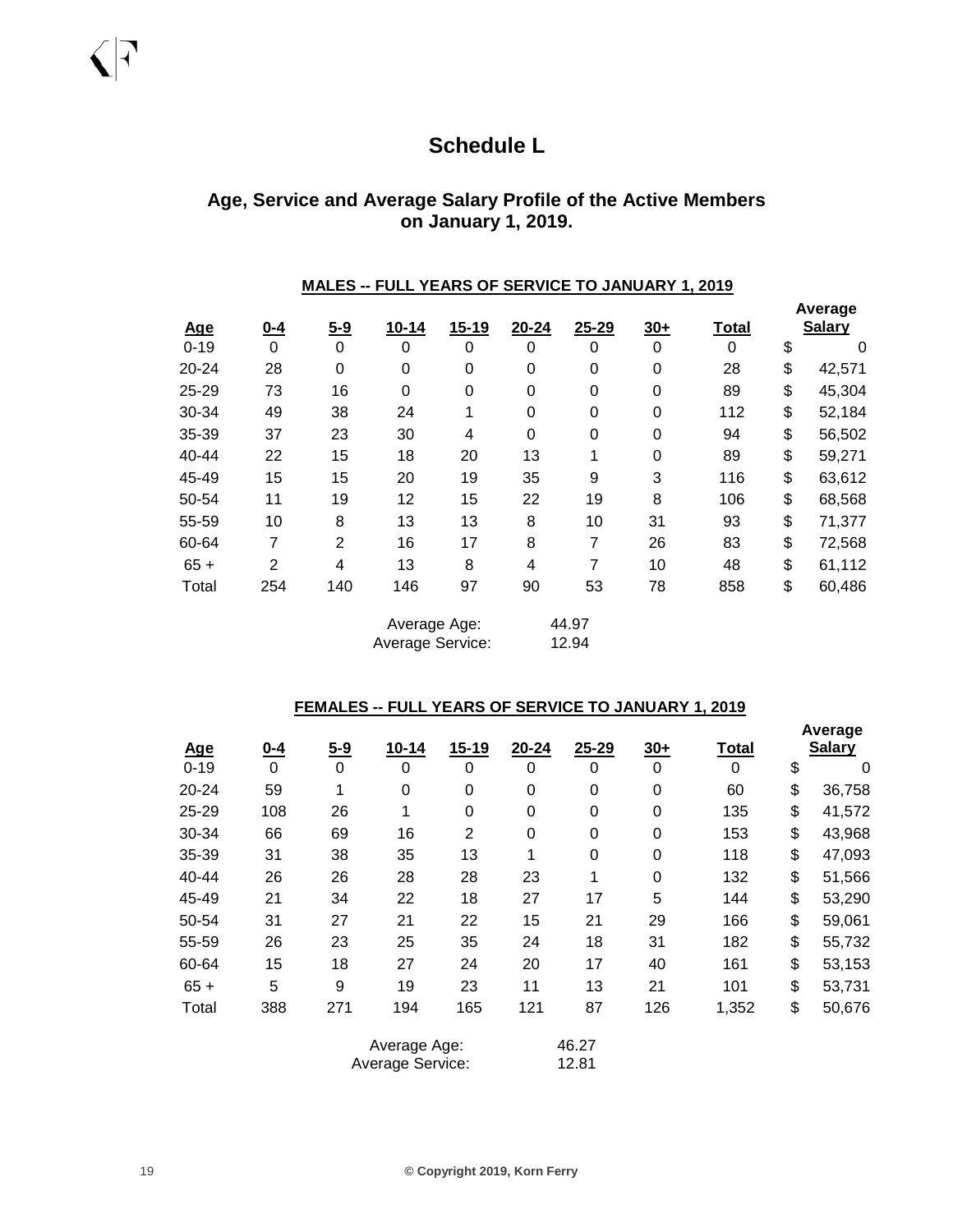### **Schedule M**

#### **Actuarial Assumptions and Actuarial Cost Method for Funding Purposes, January 1, 2019.**

#### **Actuarial Assumptions**

*Mortality Rates:* 2013 RP Annuitant and Non-Annuitant Mortality Tables for males and females with no projected improvement.

**Withdrawal Rates:** Members not eligible to retire are assumed to terminate employment in accordance with a percentage of the withdrawal rates set forth in Table T-7 of the Actuary's Handbook. The applicable percentage depends on the member's years of service as follows:

| <b>YEARS OF SERVICE</b> | <b>PERCENTAGE</b> |
|-------------------------|-------------------|
| Less than 1             | 300%              |
| 1 but less than 2       | 275%              |
| 2 but less than 3       | 250%              |
| 3 but less than 4       | 225%              |
| 4 but less than 5       | 200%              |

It is further assumed that a percentage of members who terminate after having met the Plan's five year vesting requirement will elect an immediate refund of their own contributions with interest thus forfeiting the County -- provided pension. The applicable percentage is 100% for termination ages up to age 30. After age 30 the applicable percentage is determined as 100% less (age - 30) x 3 1/3%. Illustrative percentages are as follows:

| <b>AGE</b> | <b>PERCENTAGE</b> |
|------------|-------------------|
| 30 or less | 100.0%            |
| 35         | 83.3%             |
| 40         | 66.7%             |
| 45         | 50.0%             |
| 50         | 33.3%             |
| 55         | 16.7%             |

Once member reaches retirement eligibility, a withdrawal rate of zero is assumed.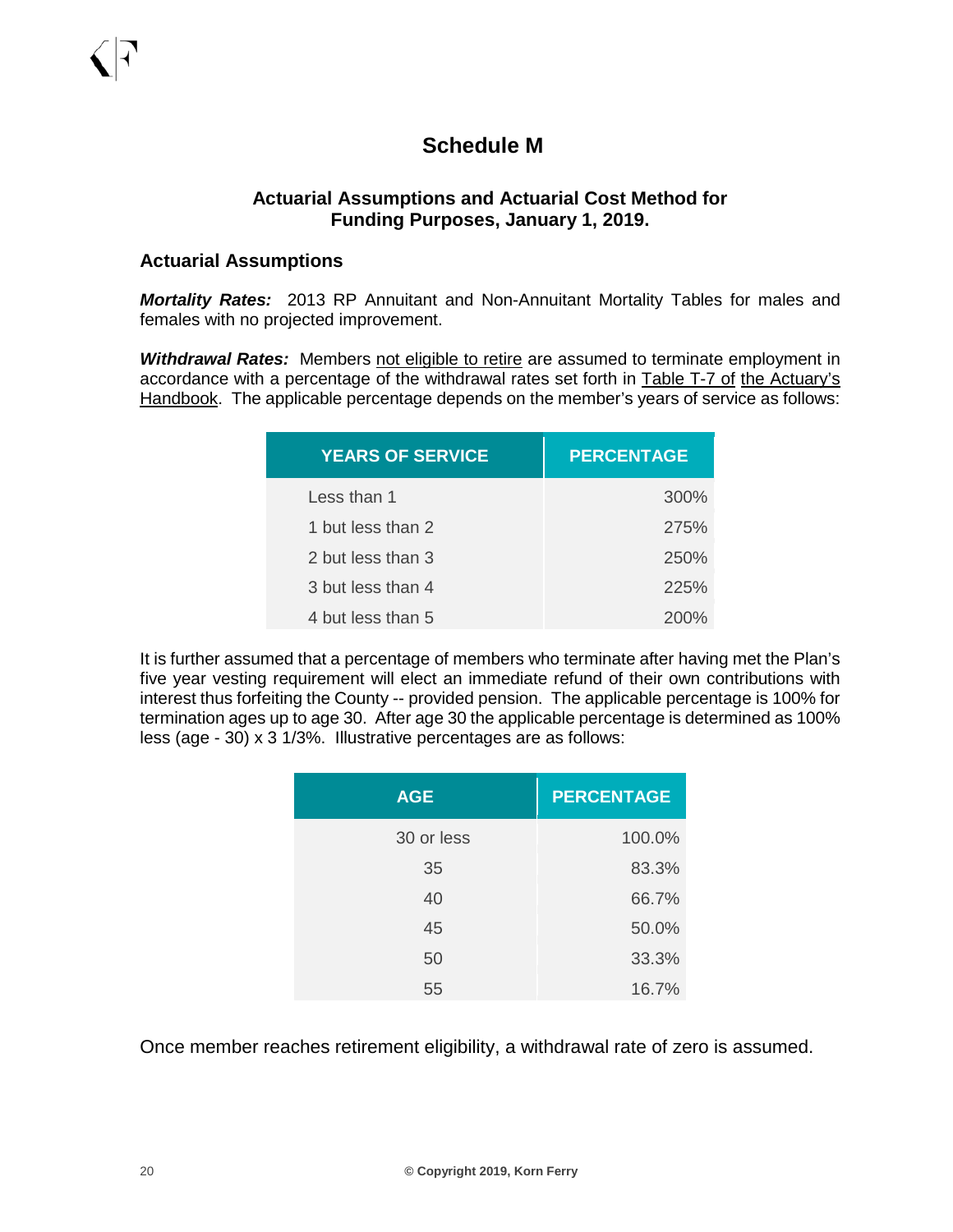The following tables set forth illustrative withdrawal rates as determined in accordance with the methodology described on the previous page.

#### **Probability of Withdrawing During the Year:**

#### **LESS THAN FIVE YEARS OF SERVICE**

#### **Years of Service**

| Age at<br><b>Hire</b> | $\overline{\mathbf{0}}$ | <u>1</u> | $\overline{2}$           | $\overline{3}$ | $\overline{4}$ |
|-----------------------|-------------------------|----------|--------------------------|----------------|----------------|
| 20                    | .2982                   | .2720    | .2460                    | .2202          | .1947          |
| 30                    | .2791                   | .2532    | .2275                    | .2021          | .1770          |
| 40                    | .2326                   | .2067    | .1814                    | .1570          | .1335          |
| 50                    | .1267                   | .1013    | .0781                    | .0577          | .0407          |
| 59                    | .0086                   | ٠        | $\overline{\phantom{0}}$ | -              |                |

#### **FIVE OR MORE YEARS OF SERVICE**

| <b>Age at Beginning of Year</b> | <b>Probability of Withdrawing</b><br>and Forfeiting County Pension | <b>Probability of Withdrawing</b><br>and Retaining County<br><b>Pension</b> |  |  |
|---------------------------------|--------------------------------------------------------------------|-----------------------------------------------------------------------------|--|--|
| 30                              | .0930                                                              | .0000                                                                       |  |  |
| 40                              | .0517                                                              | .0258                                                                       |  |  |
| 50                              | .0141                                                              | .0281                                                                       |  |  |
| 59                              | .0001                                                              | .0028                                                                       |  |  |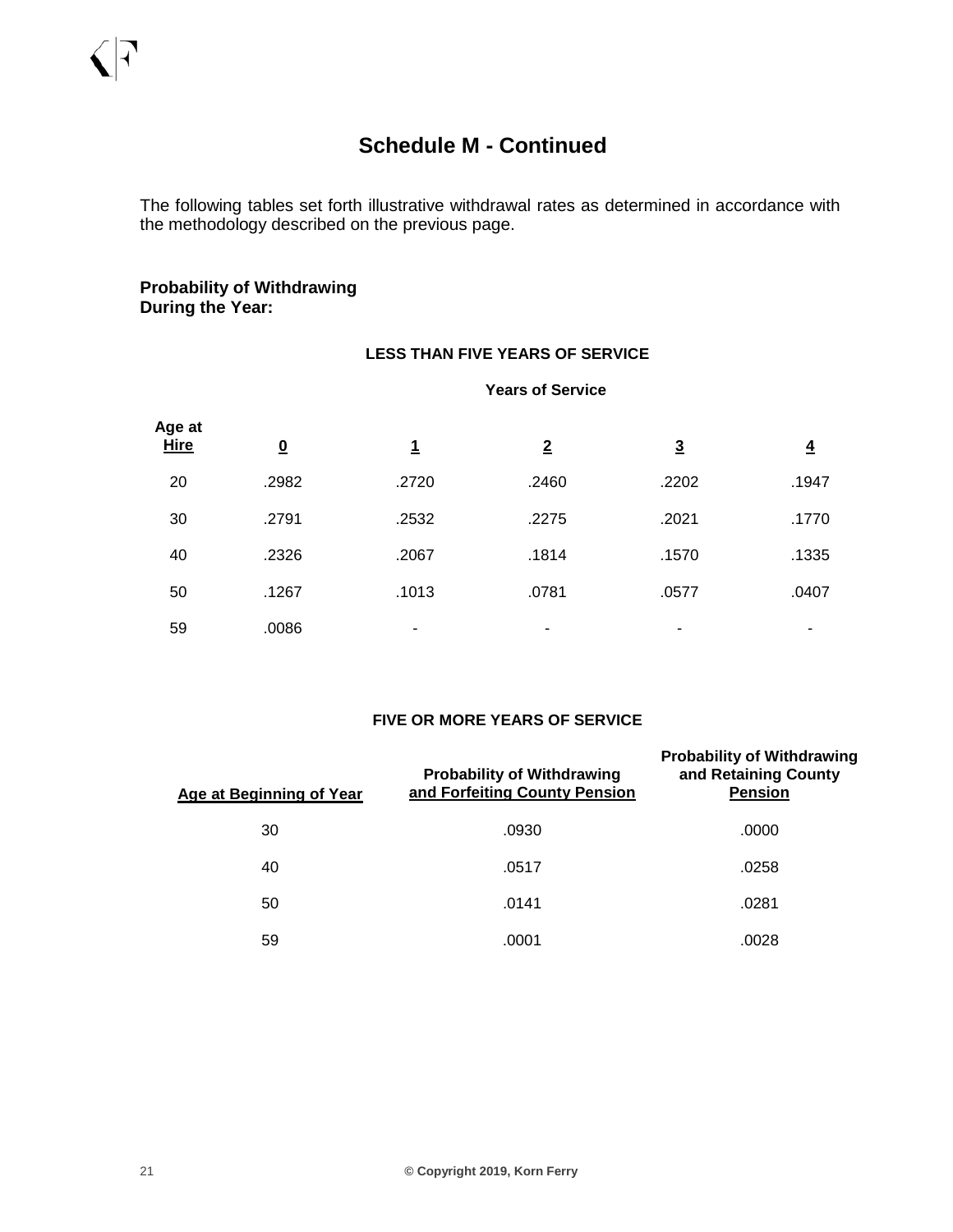**Retirement Rates:** Members eligible to retire are assumed to retire in accordance with the following rates:

| AGE AT BEGINNING OF YEAR | <b>PROBABILITY OF RETIRING DURING YEAR</b> |
|--------------------------|--------------------------------------------|
| 55-59                    | .07                                        |
| 60-61                    | .08                                        |
| 62-64                    | .15                                        |
| 65                       | .34                                        |
| 66-70                    | .23                                        |
| 71-79                    | .21                                        |
| 80                       | 1.00                                       |

**Disability Rates:** Disability rates are not used.

**Investment Return:** 7.5% per annum, compounded annually.

**Salary Increases:** 3.5% per annum.

**Valuation Assets:** The assets at cost value adusted by the past five-year average of the market to cost ratio of assets.

**Administrative Expenses:** Assumed to be paid from the County's general fund and not from plan assets. However, administrative expenses may from year to year be paid from the fund unless it is determined by the actuary that such payment will impair the actuarial soundness of the fund.

**Actuarial Cost Method:** The actuarial cost method used to determine the plan's funding requirements is the entry age normal method. Under this method, an actuarial accrued liability is determined as the actuarial present value of projected benefits for all participants minus the actuarial present value of future normal costs. The normal cost is determined as the annual amount required to fund between entry age and assumed exit age the actuarial present value of projected benefits for each active participant under the assumed retirement age.

**Changes Since Prior Valuation:** None.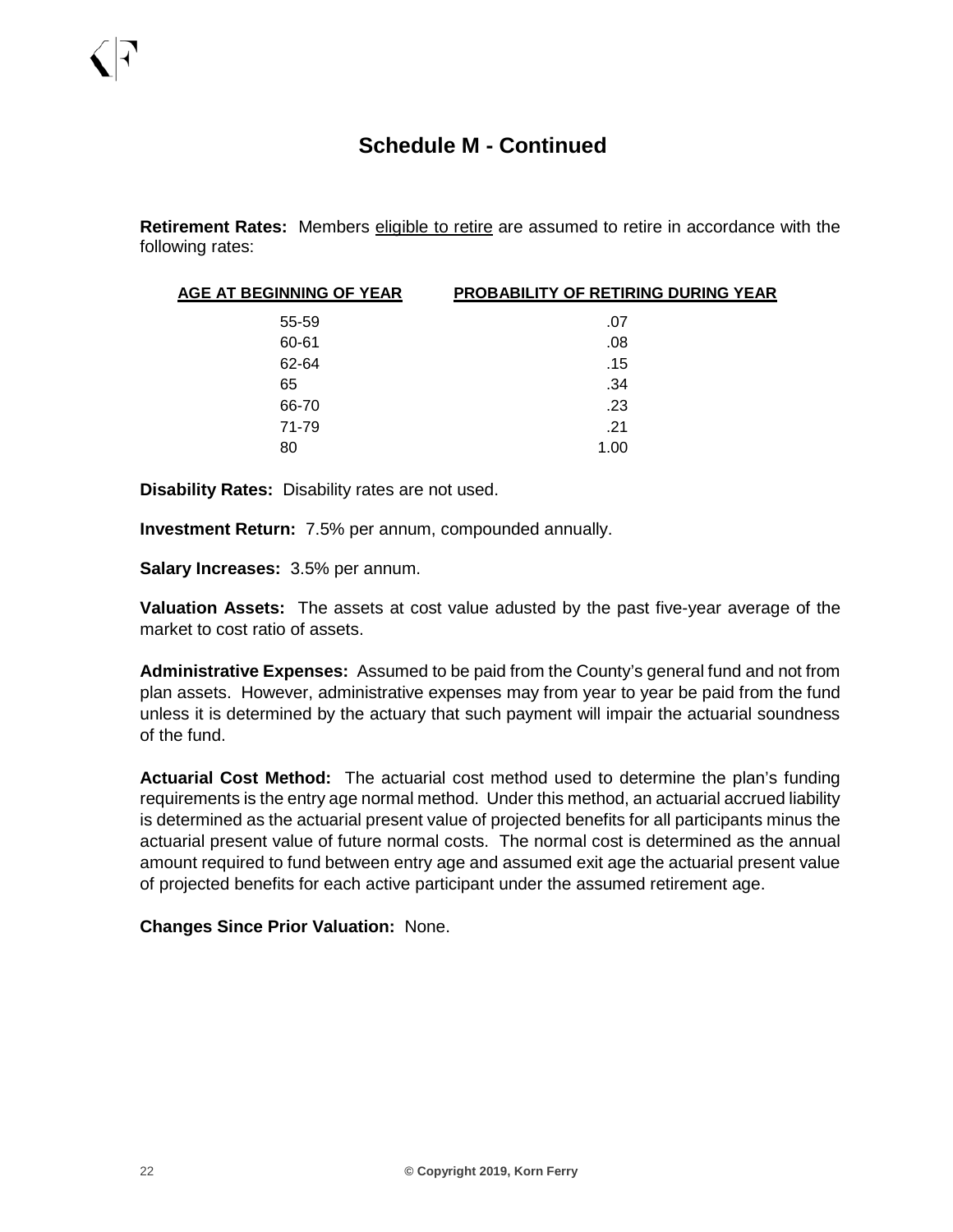### **Schedule N**

### **Summary of Plan Provisions**

- **1. Effective Date** The effective date of this plan is January 1, 1943.
- **2. Eligibility for Plan Membership** An employee shall be eligible to become a participant immediately upon becoming an employee.
- **3. Accrued Benefit** The Retirement Board has authorized benefits equal to a percentage of the members Final Average Salary for each year of service the member has participated in the following Classes:

| <b>Class</b>                                                     | <b>Percentage</b> | <b>Effective</b> |  |  |  |  |  |
|------------------------------------------------------------------|-------------------|------------------|--|--|--|--|--|
| 1/120                                                            | 0.833%            | 01/01/1943       |  |  |  |  |  |
| 1/80                                                             | 1.250%            | 01/01/1972       |  |  |  |  |  |
| 1/70                                                             | 1.429%            | 01/01/2001       |  |  |  |  |  |
| 1/100                                                            | 1.000%            | 01/01/2011*      |  |  |  |  |  |
| *Effective for new county employees hired on or after this date. |                   |                  |  |  |  |  |  |

#### **4. Normal Retirement (Superannuation)**

*Eligibility*: Retirement occurs at age 60 or at age 55 if the participant has completed 20 years of service.

**Pension:** A monthly pension equal to (a) and (b), as follows:

(a) 0.833% of 1/12th of Final Average Salary multiplied by years of credited service on the 1/120 Class, 1.250% of 1/12th of Final Average Salary multiplied by years of credited service on the 1/80 Class, 1.429% of 1/12th of Final Average Salary multiplied by years of credited service on the 1/70 Class, 1.000% of  $1/12<sup>th</sup>$  of Final Average Salary multiplied by years of credited service on the 1/100 Class,

#### PLUS

(b) a monthly annuity based on the actuarial equivalent of the member's accumulated contributions with credited interest.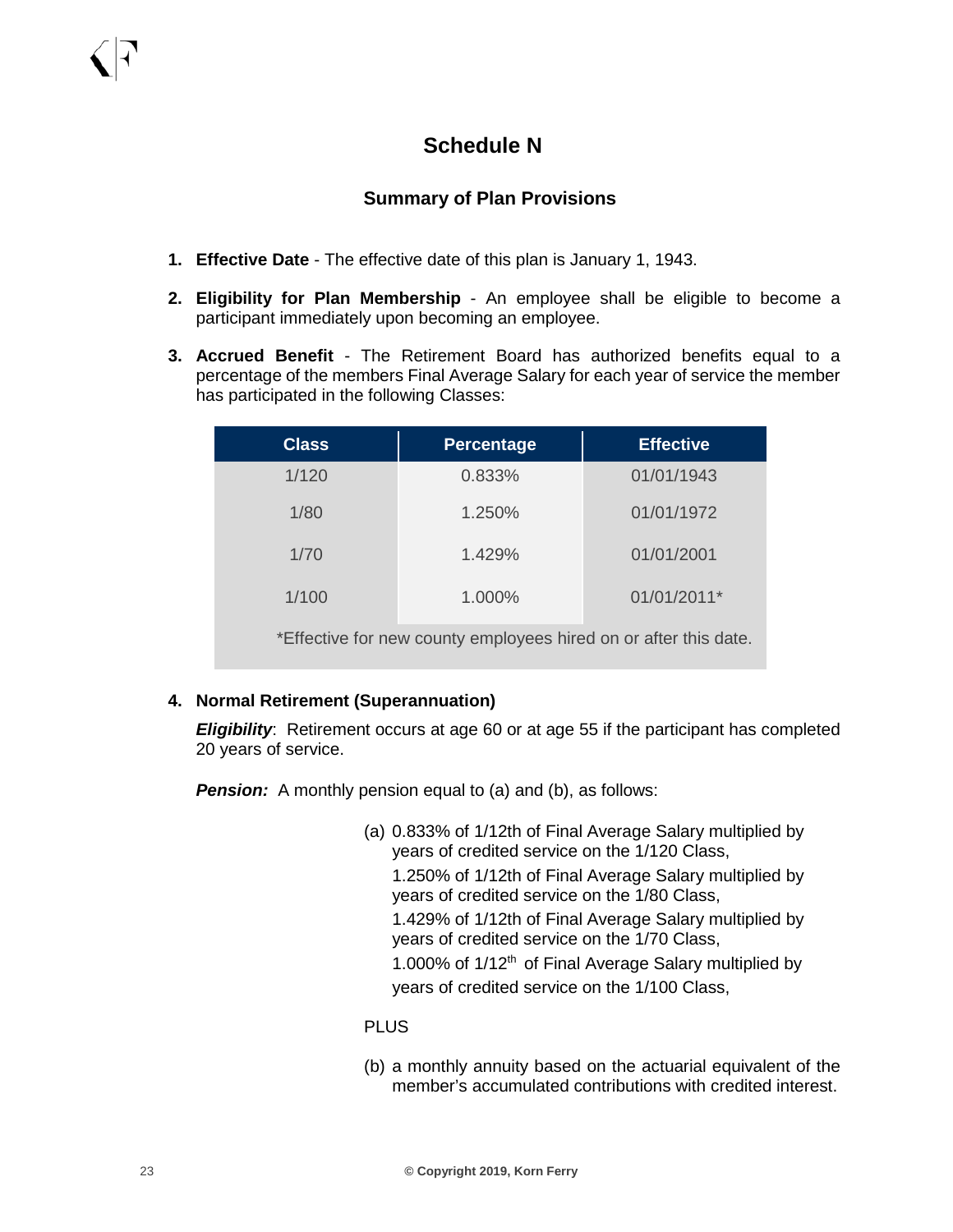- **5. Final Average Salary**  The average of the member's annual compensation received for the three years which produce the highest such average.
- **6. Compensation** Pick-up contributions plus remuneration received as a county employee excluding refunds for expenses, contingency and accountable expense allowances and excluding severance payments or payments for unused vacation or sick leave.
- **7. Early Retirement**

#### *Eligibility:*

*Voluntary*: Upon completion of 20 years of service.

*Involuntary:* Upon completion of 8 years of service.

**Pension:** (a) a monthly pension equal to the actuarial equivalent of the benefits calculated in 4(a),

#### PLUS

(b) a monthly annuity based on the actuarial equivalent of the member's accumulated contributions with credited interest.

**8. Vesting** - One Hundred Percent (100%) upon completion of five years of credited service. A member who terminates employment after five years of credited service will receive a deferred annuity commencing at age 60 (or at age 55 if the member has at least 20 years of service at termination). The deferred benefit shall be calculated using the normal retirement pension formula but based on credited service, final average salary and accumulated contributions at termination.

If a member terminates employment prior to entitlement to Plan benefits, he will receive his accumulated contributions with interest.

**9. Postponed Retirement** - A member may work past normal retirement age and continue to accrue pension credits.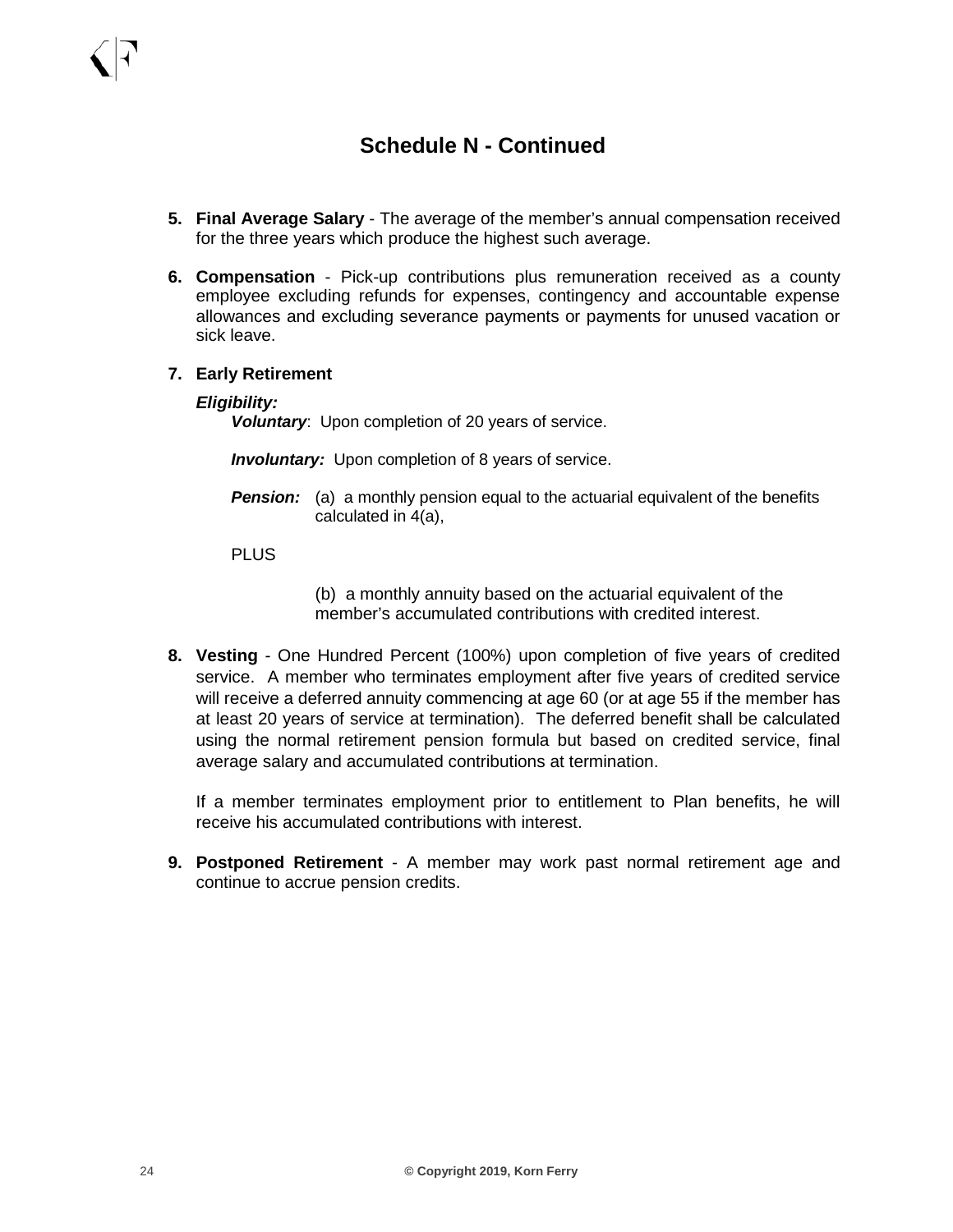#### **10. Disability Retirement**

*Eligibility*: Total and permanent disability prior to Superannuation (Normal Retirement) age and after completion of five years of credited service.

*Pension*: A total monthly pension commencing on the last day of the month following disability retirement equal to 25% of the 1/12th of Final Average Salary at time of retirement. Such total monthly pension shall include the monthly disability that is actuarially equivalent to the member's accumulated contributions at retirement.

- **11. Normal Form of Pension** Benefits are payable in the form of a modified cash refund life annuity, that is for the member's lifetime only, except that disability benefits shall cease upon cessation of disability.
- **12. Optional Retirement Benefits** A member may elect to receive the actuarial equivalent of his retirement benefit as a full cash refund annuity (Option One) or a reduced joint and survivor pension payable for the remainder of his life, with either 100% or 50% of the member's pension continuing after death to the designated beneficiary. A member may also elect to receive, in one payment, the full amount of his accumulated deductions and continue to receive the annuity provided by the county.

#### **13. Death Benefits**

(a) *Pre-Retirement*. If a member dies after having attained age 60 or having completed ten years of credited service, his beneficiary will receive a lump sum equal to the actuarially determined present value of the benefits calculated in (7a) based on the member's Final Average Salary and credited service at time of death plus the member's accumulated contributions with interest at time of death.

(b) *Post-Retirement*. Upon the death of a terminated or retired member, his beneficiary will receive survivor benefits, if any, in accordance with the form under which benefits were being paid to the member. In any event, the total amount of benefits paid to the deceased member and beneficiary must, at least, equal the member's accumulated contributions with interest.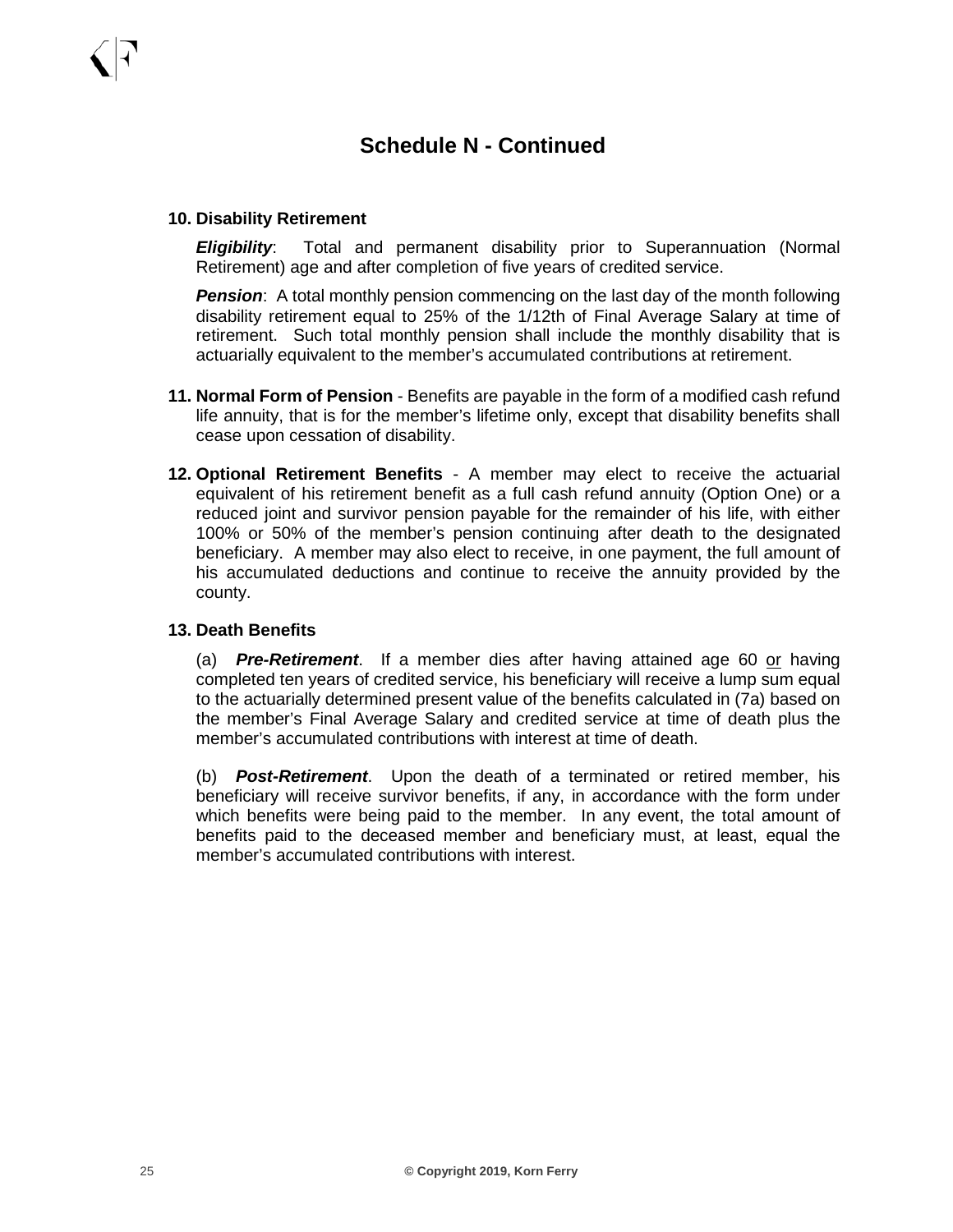#### **14. Employee Contributions**

The Retirement Board has authorized each member of the retirement system to individually elect to contribute between 5% and 15% of his salary.

The Retirement Board has authorized each member hired on or after 1/1/2011 to contribute between 6% and 16% of salary.

#### **15. Deposit Administrator**

Investment Managers: Eagle Asset Management Emerald Advisors LLC Macquarie Met West Capital Mngmt Philadelphia Trust Co. PGIM (Prudential) State Street Street Swarthmore Group Vanguard Walter Scott

Ben Franklin Partners Birch Run Investments, LLC Blackrock Brandes Investment Partners

Custodian: Wells Fargo Bank, NA

Investment Consultant: RBC Wealth Management

- **16. Administration** Retirement Board as designated in Act 96 of 1971, the County Pension Law.
- **17. Cost-of-Living** The cost-of-living increase shall be reviewed at least once in every three years by the Retirement Board. Prior to 2017, a percentage of the CPI could be granted. After 2016, the annual CPI could be granted. The Board has granted costof-living increases ten times in the past from January, 1972 through January, 1989 and since then as follows:

| <b>PERCENTAGE/ANNUAL</b><br><b>CHANGE IN C.P.I.</b> | <b>EFFECTIVE DATE OF</b><br><b>INCREASE</b> |
|-----------------------------------------------------|---------------------------------------------|
| 70%                                                 | 1/1/1991                                    |
| 70%                                                 | 1/1/1993                                    |
| 70%                                                 | 1/1/1995                                    |
| 70%                                                 | 1/1/1997                                    |
| 70%                                                 | 1/1/1999                                    |
| 70%                                                 | 1/1/2001                                    |
| 70%                                                 | 1/1/2003                                    |
| 70%                                                 | 1/1/2005                                    |
| 70%                                                 | 1/1/2007                                    |
| 1.4%                                                | 1/1/2018                                    |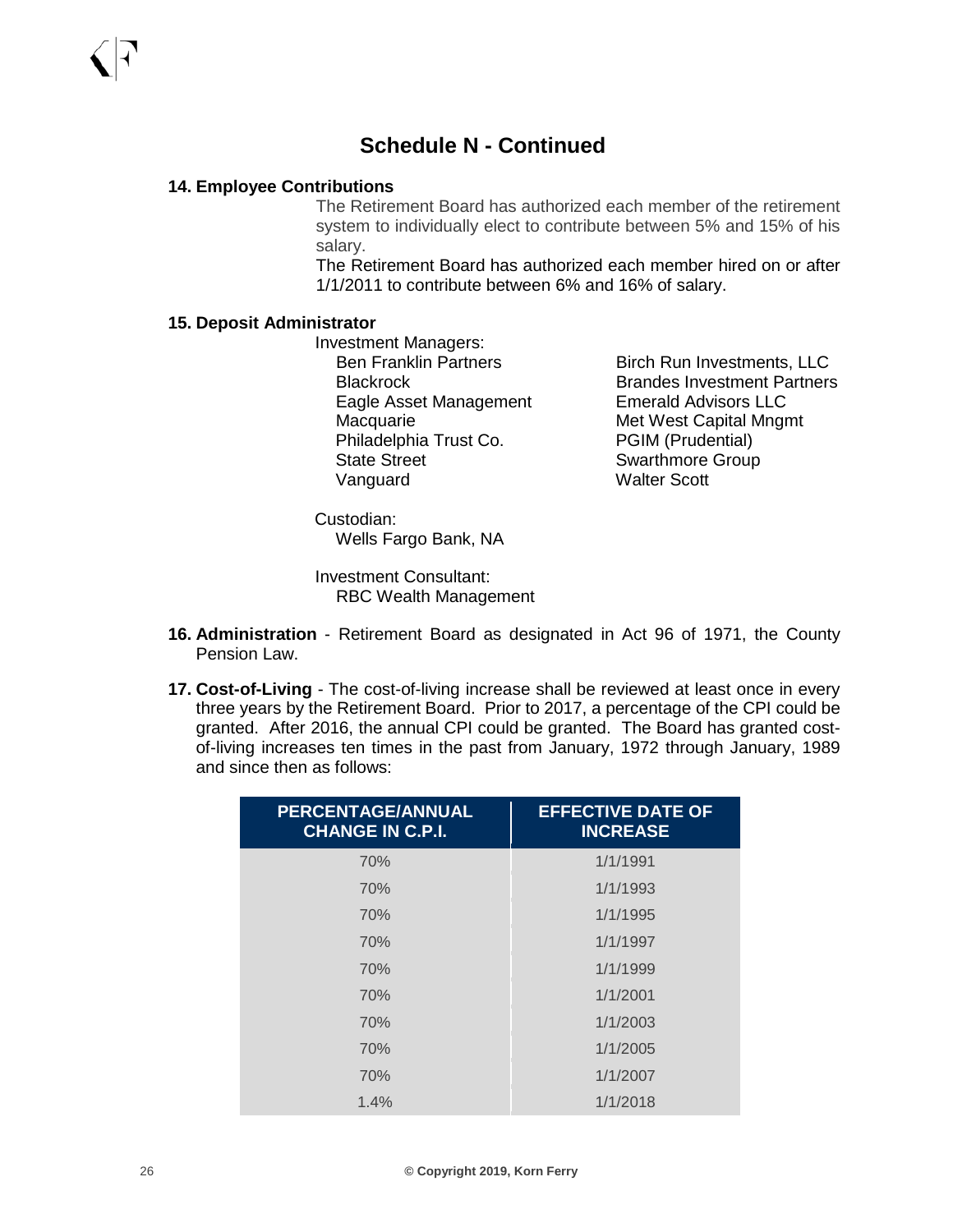**18. Early Retirement Provision -** The Retirement Board has authorized the following Early Retirement Provisions:

Additional Service<br>20%

Percent of Early<br>
Stational Service<br>
Entiment Period<br>
Retirement Period 20% 3/2/95 - 6/30/95<br>20% 8/1/00 - 1/31/01 20% 8/1/00 - 1/31/01 25% 7/1/06 - 1/05/07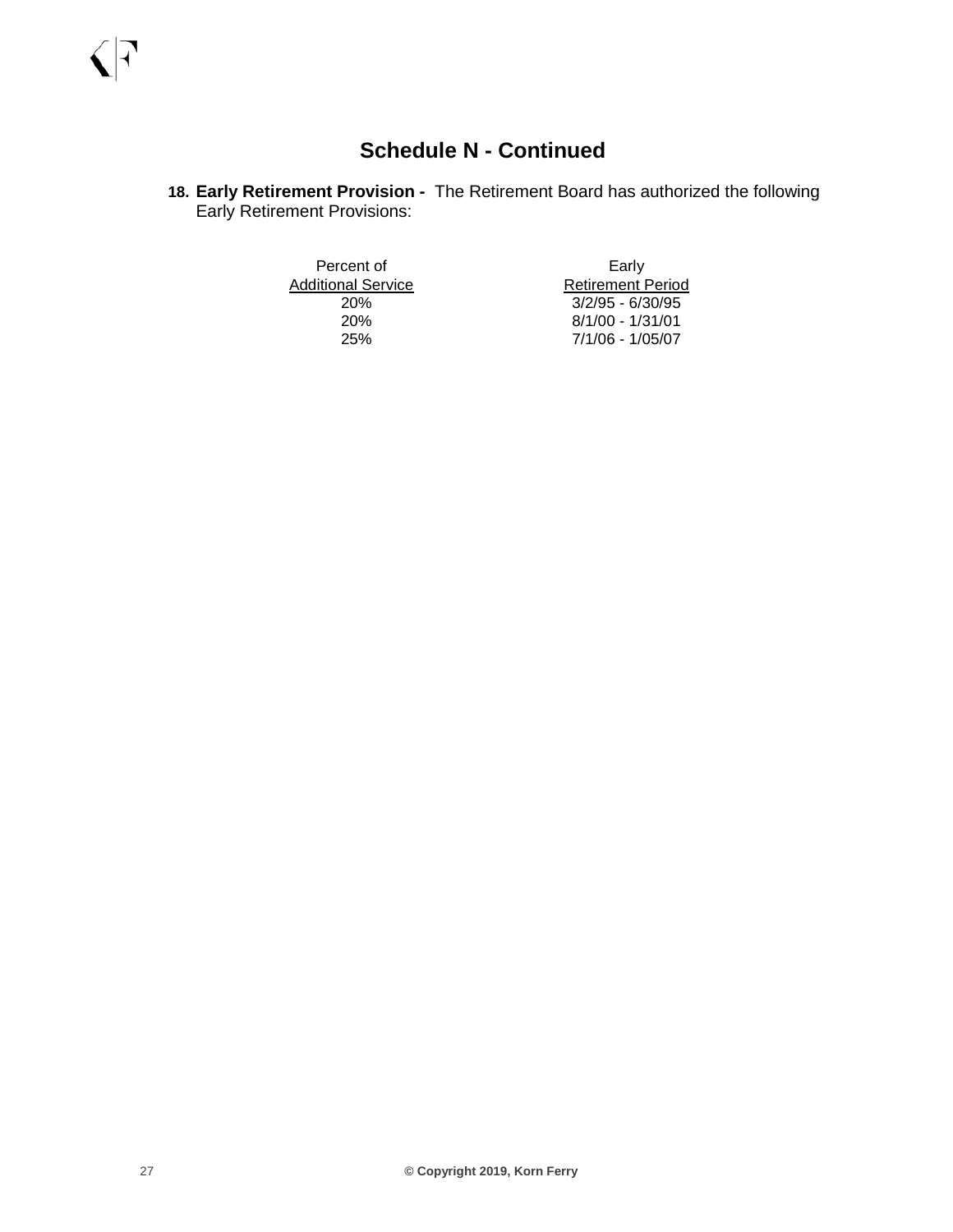### **Schedule O**

### **Historical Trend Information**

|                              |                                         | <b>REVENUES BY SOURCE</b>               |                                    |                      |                 |
|------------------------------|-----------------------------------------|-----------------------------------------|------------------------------------|----------------------|-----------------|
| <b>Fiscal</b><br><u>Year</u> | <b>Employee</b><br><b>Contributions</b> | <b>Employer</b><br><b>Contributions</b> | <b>Investment</b><br><b>Income</b> | <b>Miscellaneous</b> | <b>Total</b>    |
| 2009                         | \$<br>6,569,172                         | \$<br>12,407,840                        | \$<br>(9,856,821)                  | \$<br>96,068         | \$<br>9,216,259 |
| 2010                         | 6,531,430                               | 15,127,446                              | 11,263,621                         | 81,138               | 33,003,635      |
| 2011                         | 6,604,509                               | 10,948,849                              | 17,553,519                         | 442,657              | 35,549,534      |
| 2012                         | 6,521,604                               | 11,579,074                              | 30,317,405                         | 64,192               | 48,482,275      |
| 2013                         | 6,497,708                               | 9,880,939                               | 24,074,498                         | 68,451               | 40,521,596      |
| 2014                         | 6,703,445                               | 7,810,793                               | 34,909,229                         | 40,891               | 49,464,358      |
| 2015                         | 7,151,007                               | 6,025,657                               | 22,886,827                         | 54,127               | 36,117,618      |
| 2016                         | 7,116,103                               | 8,469,935                               | 9,570,806                          | 704,763              | 25,861,607      |
| 2017                         | 7,452,798                               | 9,681,308                               | 24,960,475                         | 127,168              | 42,221,749      |
| 2018                         | 7,678,329                               | 9,316,461                               | 17,860,869                         | 38,576               | 34,894,235      |

#### **EXPENSES BY TYPE**

| <b>Fiscal</b> |                  |                 | Administrative/      |                  |
|---------------|------------------|-----------------|----------------------|------------------|
| Year          | <b>Benefits</b>  | <b>Refunds</b>  | <b>Miscellaneous</b> | <b>Total</b>     |
| 2009          | \$<br>11,293,340 | \$<br>1,129,652 | \$<br>1,130,627      | \$<br>13,553,619 |
| 2010          | 11,731,686       | 1,169,794       | 940,092              | 13,841,572       |
| 2011          | 13,104,208       | 1,253,190       | 1,272,564            | 15,629,962       |
| 2012          | 15,041,115       | 1,174,248       | 1,125,677            | 17,341,040       |
| 2013          | 15,892,598       | 1,238,336       | 174,905              | 17,305,839       |
| 2014          | 18,332,761       | 1,350,688       | 967,583              | 20,651,032       |
| 2015          | 19,702,148       | 1,333,270       | 907,555              | 21,942,973       |
| 2016          | 20,309,633       | 1,396,777       | 1,409,706            | 23,116,116       |
| 2017          | 21,945,700       | 1,266,416       | 1,354,133            | 24,566,249       |
| 2018          | 24,114,014       | 1,483,225       | 887,348              | 26,484,587       |
|               |                  |                 |                      |                  |

 $\sqrt{|\cdot|}$